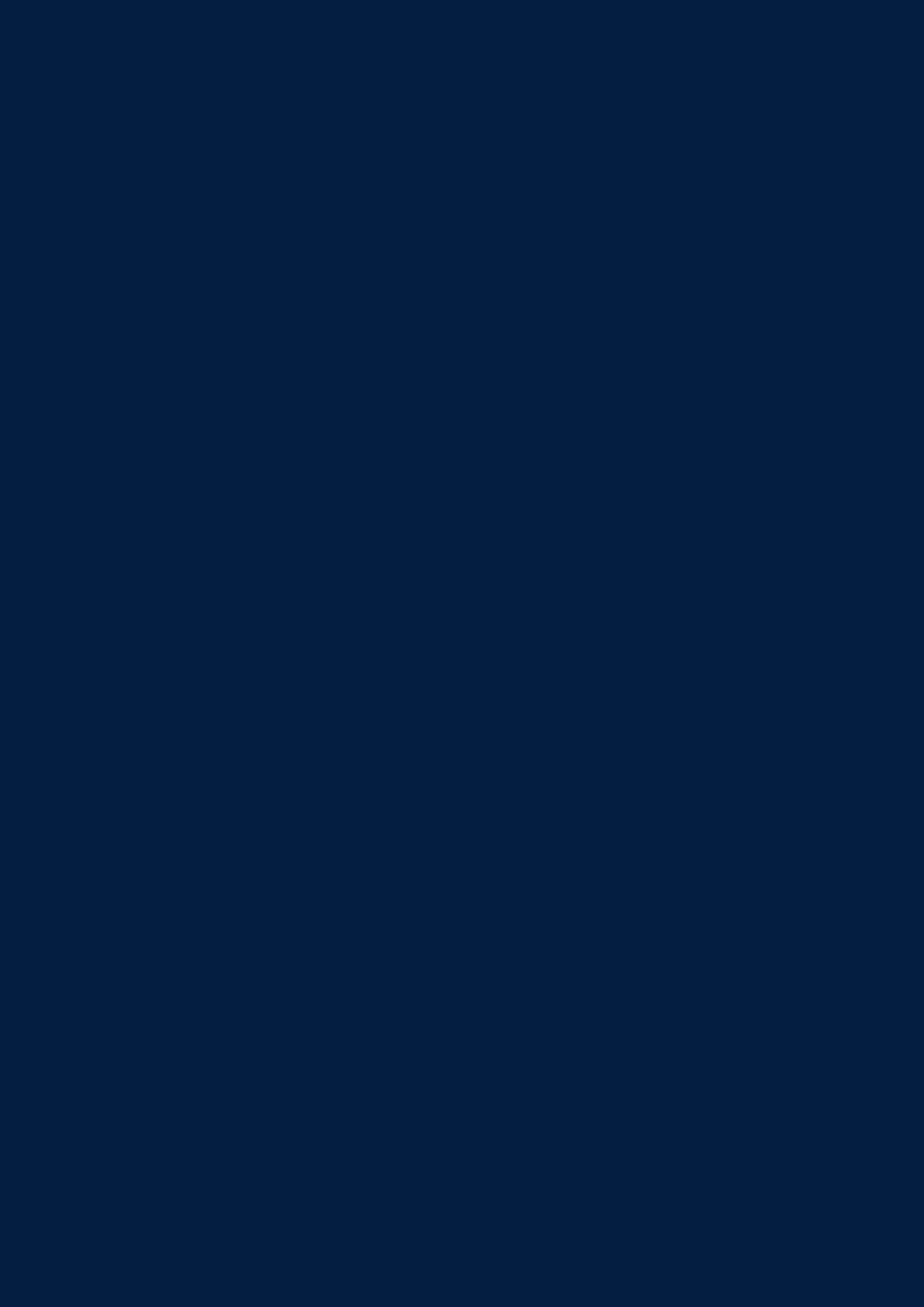## **CONTENTS**

| <b>Contents</b><br><b>Foreword</b> |                                   |                                                               | 3<br>4       |
|------------------------------------|-----------------------------------|---------------------------------------------------------------|--------------|
| 1.0                                | <b>Executive summary</b>          |                                                               |              |
| 2.0                                |                                   | <b>Background</b>                                             | 8            |
|                                    | 2.1                               | Existing standards governance                                 | 8            |
| 3.0                                | The case for change               |                                                               |              |
|                                    | 3.1                               | Current challenges                                            | 9            |
|                                    |                                   | Payment standards dialogue                                    | 9            |
|                                    |                                   | Standards complexity and accessibility                        | 9            |
|                                    |                                   | Lack of holistic view of payment standards                    | 9            |
|                                    |                                   | Divergence in implementation                                  | 10           |
|                                    |                                   | Lack of bandwidth for innovation                              | 10           |
|                                    | 3.2                               | Why now                                                       | $\mathbb{I}$ |
|                                    | 3.3                               | The cost of inaction                                          | 11           |
| 4.0                                | The opportunity                   | 13                                                            |              |
|                                    | 4.1                               | Use cases                                                     | 15           |
| 5.0                                | <b>PSSG proposal</b>              |                                                               |              |
|                                    | 5.1                               | Engagement forum                                              | 16           |
|                                    | 5.2                               | Forum objectives                                              | 17           |
|                                    | 5.3                               | PSEF requirements                                             | 19           |
|                                    | 5.4                               | Short-term deliverables                                       | 20           |
|                                    | 5.5                               | Reduced emphasis on governance                                | 21           |
| 6.0                                |                                   | Applying the deliverables to imminent use cases               | 22           |
| 7.0                                | Indicative roadmap and next steps |                                                               |              |
|                                    | 7.1                               | Indicative roadmap for the Payment Standards Engagement Forum | 23           |
|                                    | 7.2                               | Next steps                                                    | 23           |
| 8.0                                | <b>Appendices</b>                 |                                                               |              |
|                                    | 8.1                               | Payments Standards Strategy Group (PSSG) context              | 24           |
|                                    | 8.2                               | PSSG purpose and objectives                                   | 24           |
|                                    | 8.3                               | Use case detail                                               | 24           |
|                                    |                                   | Open Banking Payment Standards                                | 24           |
|                                    |                                   | DigID Standard                                                | 25           |
|                                    |                                   | APP Fraud Standard                                            | 25           |
|                                    |                                   | Standards Advisory Panel                                      | 26           |
|                                    |                                   | Confirmation of Payee                                         | 26           |
|                                    | 8.4                               | PSSG deliverables backlog                                     | 27           |
|                                    | 8.5                               | Glossary                                                      | 29           |
|                                    |                                   |                                                               |              |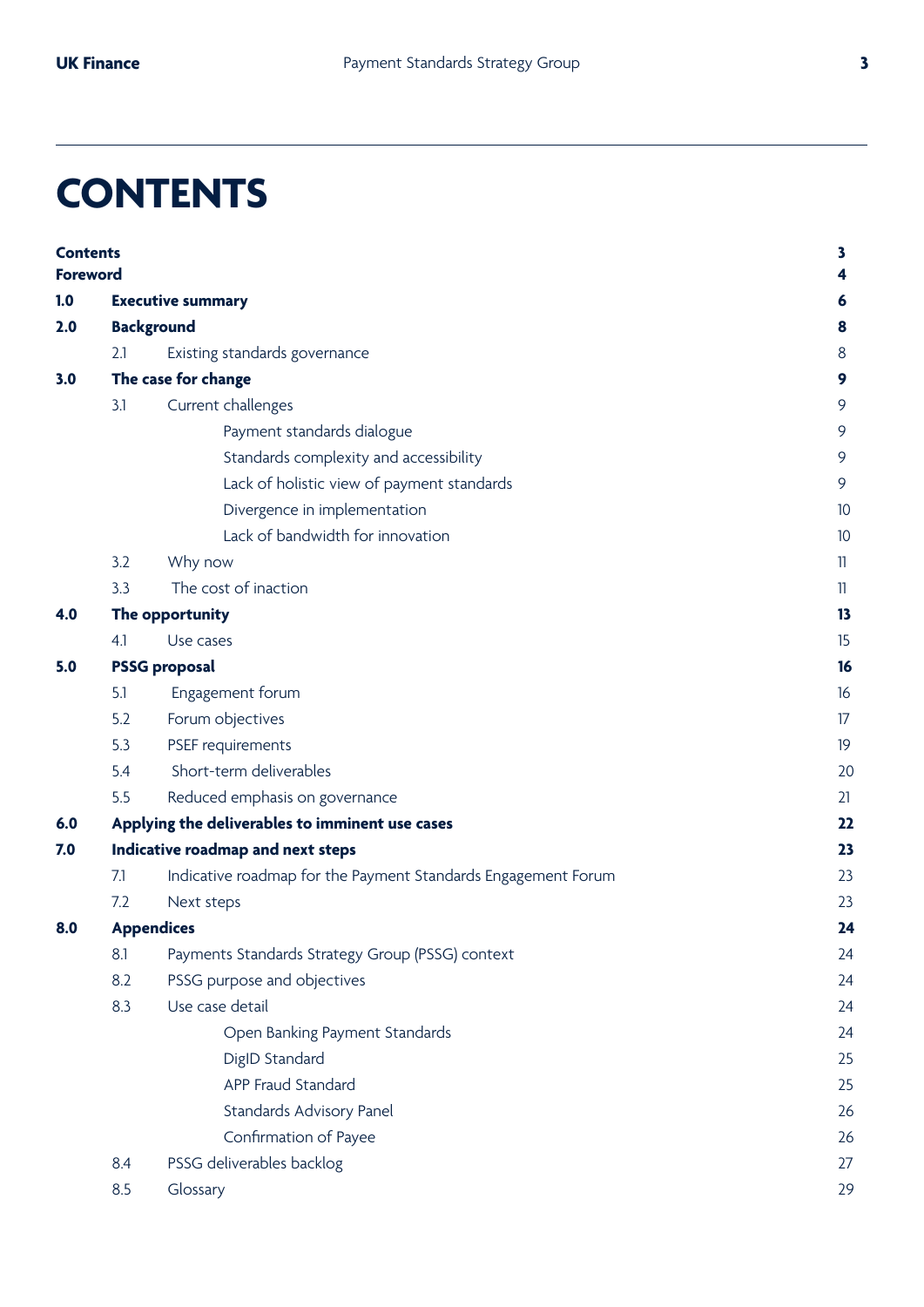## **FOREWORD - UK FINANCE**

In 2021, members of UK Finance outlined an ambitious ten-year strategy for the payments industry when UK Finance published its Future Ready Payments 2030 report. One of the conclusions of that report was for the payments industry to better understand how it could utilise standards to deliver benefit to payment service providers, financial institutions and, ultimately, the businesses and consumers who make and receive payments on a daily basis.

To help develop the industry's ambitions, we set up the Payments Standards Strategy Group and asked Ian Povey (NatWest) to drive these ongoing discussions. A task he has my thanks for accomplishing with great leadership and the far-seeing eyes of practical experience. Aided by the dedication and insight of the team from BCS, we are pleased to be able to say that these discussions have continued to be constructive and supportive of this work, culminating in the report that you are reading.

Although this report sets out a clear direction for the future, the work is not complete yet. The PSSG has outlined both immediate next steps for the industry and a standing forum through which the payments industry can continue the standards dialogue. How this forum is taken forward is yet to be determined. Members of UK Finance have been incredibly supportive to this process, and I believe it is essential for UK Finance to continue working closely with the Bank of England, Pay.UK, Visa, Mastercard, SWIFT, and our members to make this vision a reality.



**JANA MACKINTOSH**  Managing Director, Payments & Innovation UK Finance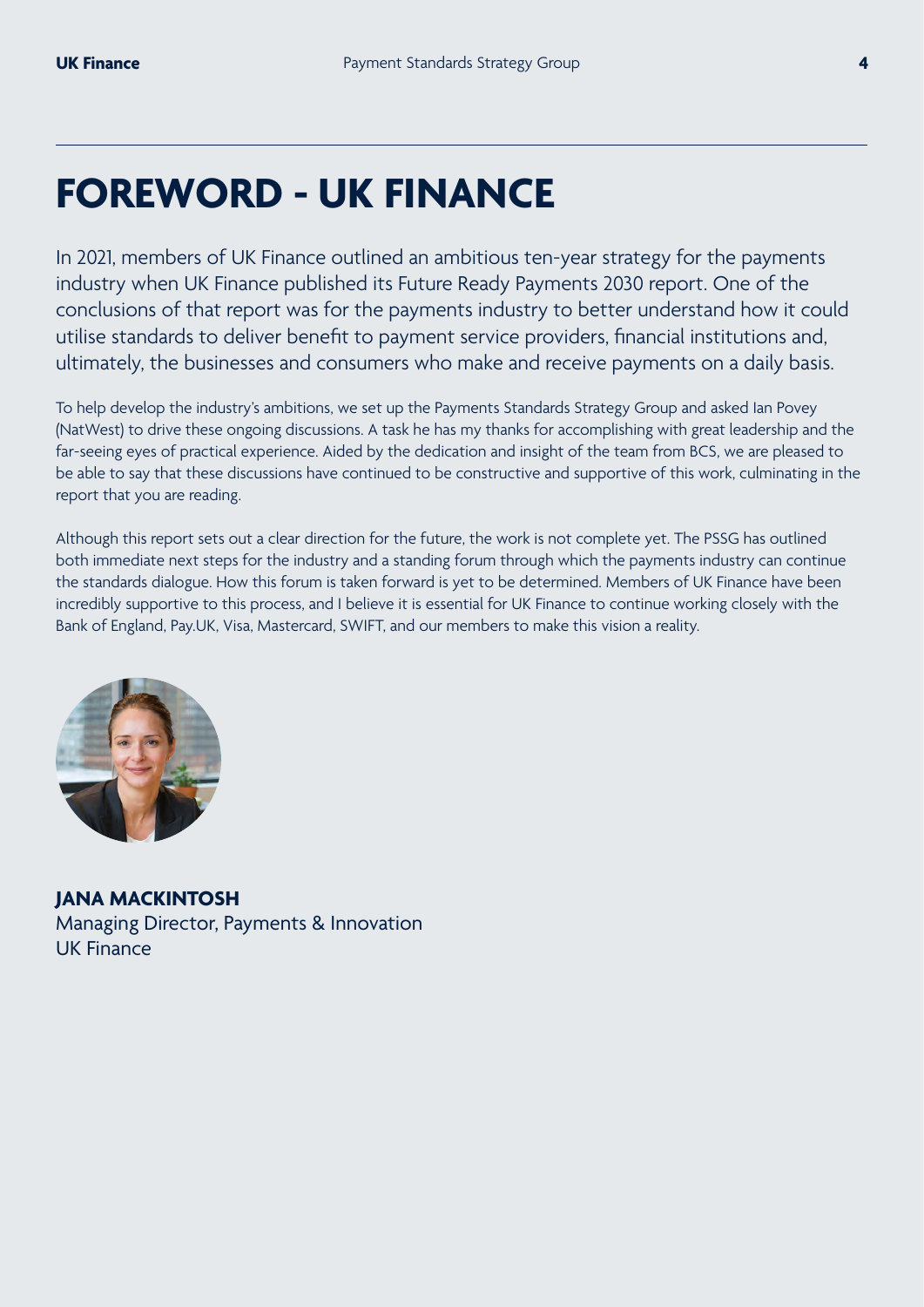## **FOREWORD - INDUSTRY CHAIR**

When Jana asked me to help corral the discussions on payment standards, I knew that the work would likely be challenging, yet also engaging and insightful. The standards that firms such as my own rely on often do not reflect available capabilities, can be open to interpretation and rarely demonstrate strategic coherence across all of the payment rails that the industry supports! When divergence occurs across the network, we have to reconcile these difficulties with more money and developer time until it's 'fixed' long enough to ensure that payments continue to flow safely.

What we, the PSSG, outline in this report are several recommendations for the industry to enable better co-ordination and collaboration between payment standard providers and their respective communities. As a network industry, I believe it is essential that the competition, stability and cost benefits of common and open standards are delivered across all of the payment methods that we use. This report delivers to us all a way forward to achieving that goal.

In chairing this group, I have been assisted not just by the team at BCS - Matthew Britton, Abdulla Mashaal and Caleb Norris – but also all of the members of the PSSG. Without your contributions and support, this undertaking would simply not have been possible. I trust that we will continue to be able to work together with such collaborative spirit in the years to come.



**IAN POVEY**  Head of Payments Services & Technology NatWest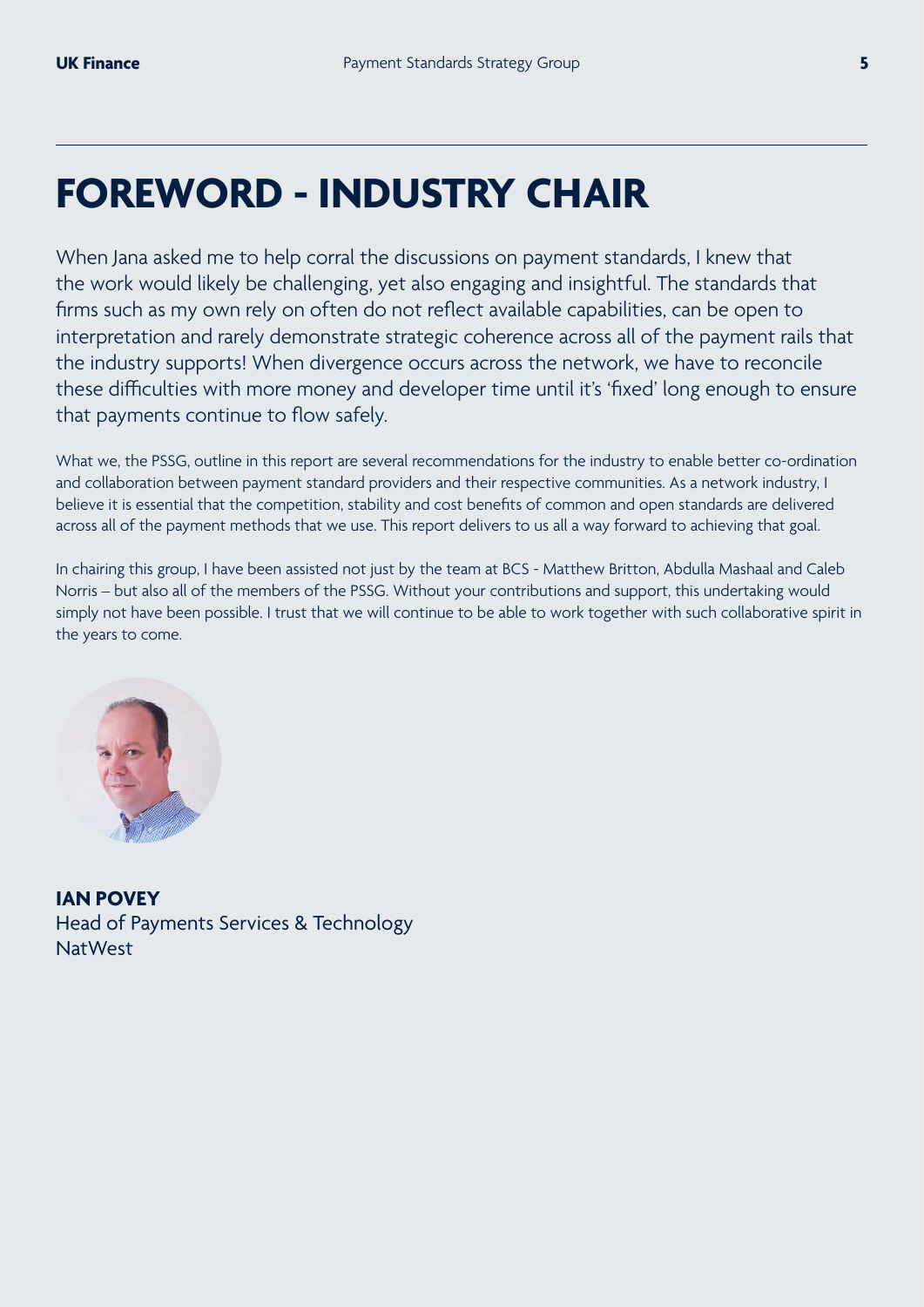## **1.0 EXECUTIVE SUMMARY**

Payment standards have demonstrated a positive, transformative impact on the UK payments industry for many years, and while standards are already central to payment services, members of the Payments Standards Strategy Group believe that they hold significant untapped potential to bring greater benefit to all industry stakeholders, from end users to direct and indirect market participants. To realise this potential, it is time to explore a new approach for the coordination and collaboration of UK payment standards.

UK Finance formed the Payment Standards Strategy Group (PSSG) with the specific intention of exploring whether these potential benefits exist and, if so, defining a new approach to enable them to be realised.

While the current coordination approach for UK payment standards was suitable in the past, the industry is now at a tipping point where closer collaboration and coordination is essential to support the continued evolution of UK payments and to realise untapped opportunities. This tipping point is driven by three waves of change<sup>1</sup>: :

- Recent initiatives such as the implementation of Confirmation of Payee, Strong Customer Authentication, 3D-Secure, and Open Banking
- Current transformational changes including the renewal of the Bank of England's RTGS system, the development of the New Payments Architecture (NPA) and the migration of the SWIFT payment network $2$  to ISO 20022, and
- Imminent areas of innovation including development of digital identity standards, central bank digital currencies (CBDCs) and stablecoins, and novel payment initiation methods

If the industry aims to achieve the goals of interoperability, efficiency and near-frictionless payments within an ecosystem that is secure, open, and innovative, it is highly important and desirable that UK payment standards are approached holistically. We operate in a global environment, where some payment standards are set and managed globally, and it is paramount that UK and global standards continue to operate in harmony. Furthermore, the UK should actively influence and

contribute to global standards, in order to meet the needs of our highly innovative payments and financial sector, and thus, truly champion strategic payment standards opportunities in the UK and abroad.

If the UK payment industry chooses not to pursue this now, it may have to contend with a disjointed, divergent landscape of standards resulting in significant additional costs to maintain payment ecosystems, sub-optimal levels of operational resilience, and a poorer experience for end users. The tying up of expertise and resource in standards maintenance means some opportunities for innovation may be missed. Neglecting this opportunity would also mean missing the chance to lower the barrier to entry for newcomers, potentially impacting the level of competition, as well as a likely rise in fragmentation of approaches and implementations across the industry.

Given the timing of the three waves of change, and the time required to fully embed a new approach, there is currently an ideal window of opportunity to introduce a new approach to coordinating UK payment standards development. Therefore, the industry is now at a decision point where it can choose the path of maintaining the status quo, or take the path of implementing a new collaborative approach for standards, bringing long-term benefits to all industry participants and end-users. The PSSG believes that the industry should act now and is proposing the creation of a UK Payment Standards Engagement Forum. This will act as the vehicle and catalyst for the positive changes in standards coordination that the Group believes are so valuable and critical to support the next evolution of UK Payments. The objective

We explore this more in section 3.1.

<sup>2.</sup> SWIFT payments are migrating but not other domains e.g. securities.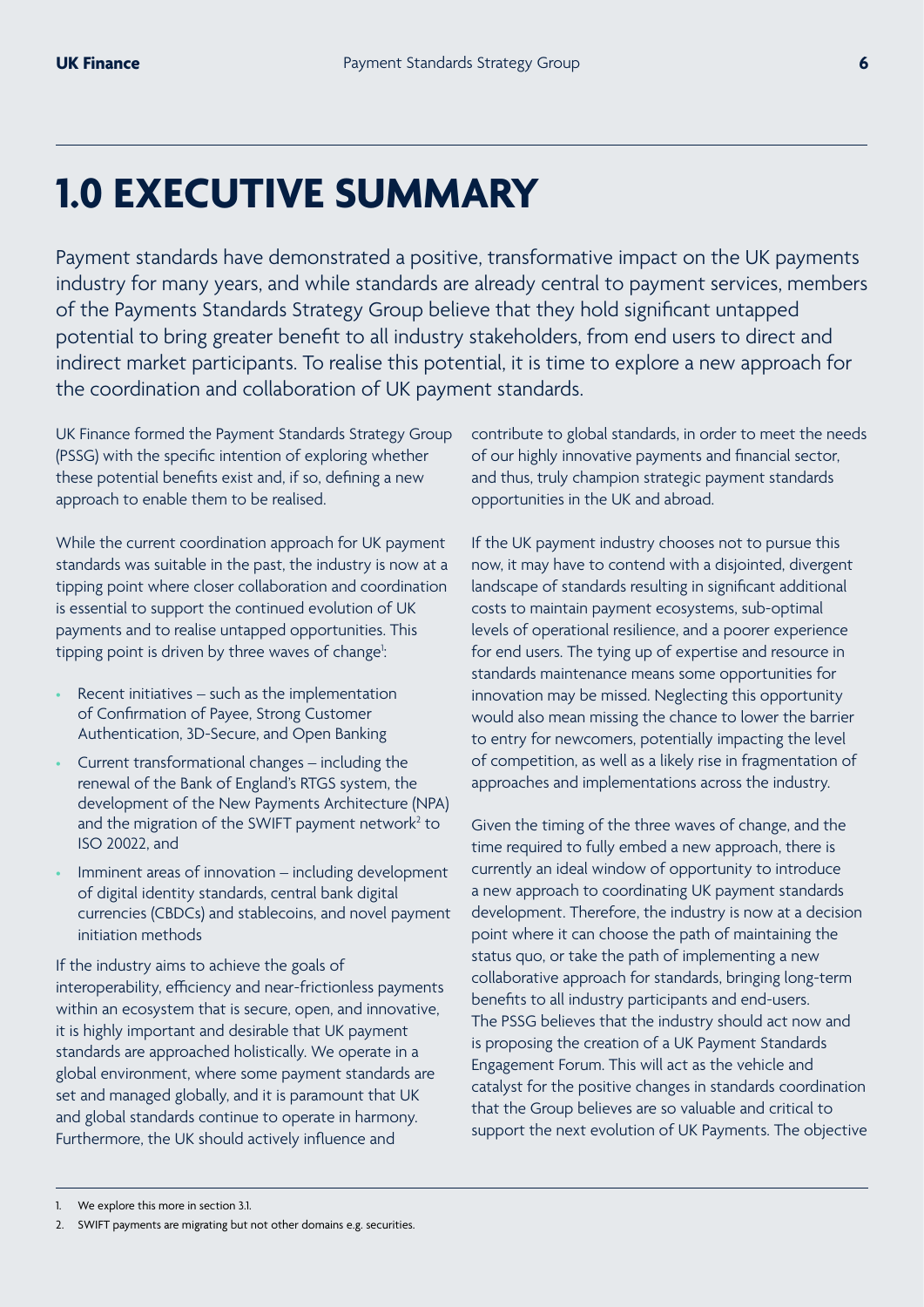of the forum will be "To collaboratively provide the UK payments industry with clarity, access, strategic direction, representation and consistency across payment standards". To build on the momentum created by the PSSG, the Group has defined initial recommendations for the Forum to deliver to help achieve its objectives.

Imminent use cases where a coordinated approach to payment standards will be critical include open banking payments, the development of a Digital ID standard and standards to help reduce the impact of APP fraud on consumers and the industry. Without such a framework or approach being in place, it will be far more difficult (and indeed, less likely), to achieve the desired outcome for the payments and financial services industry across these wide-reaching topics.

This report highlights a series of tangible deliverables for the existing PSSG – and the proposed UK Payment Standards Engagement Forum. Some deliverables are short term in nature (such as the creation of a payment standards navigation map) while others are mediumlong term (including the creation and maintenance of a strategic cross-payments standards roadmap). Collectively, the deliverables address the opportunities identified while responding to the collective challenges, and commitments, that the UK payments industry faces in coming years.

In summary, the PSSG has set out a clear need for a new approach to payment standards coordination, and the opportunities it would bring. The commitment to this idea is widely held by its members.

### **UK FINANCE PSSG MEMBERSHIP**

The following organisations are represented at the PSSG as of June 2021:

- Bank of England (in its capacity as RTGS and CHAPS operator)
- Clear.Bank
- Fire Financial Services
- HSBC
- Lloyds Bank
- Mastercard and Vocalink
- Nationwide Building Society
- NatWest Bank
- Pay.UK
- Santander Bank
- **SWIFT**
- The Open Banking Implementation Entity
- Visa

Virgin Money was member to the Group in 2020 and early 2021.

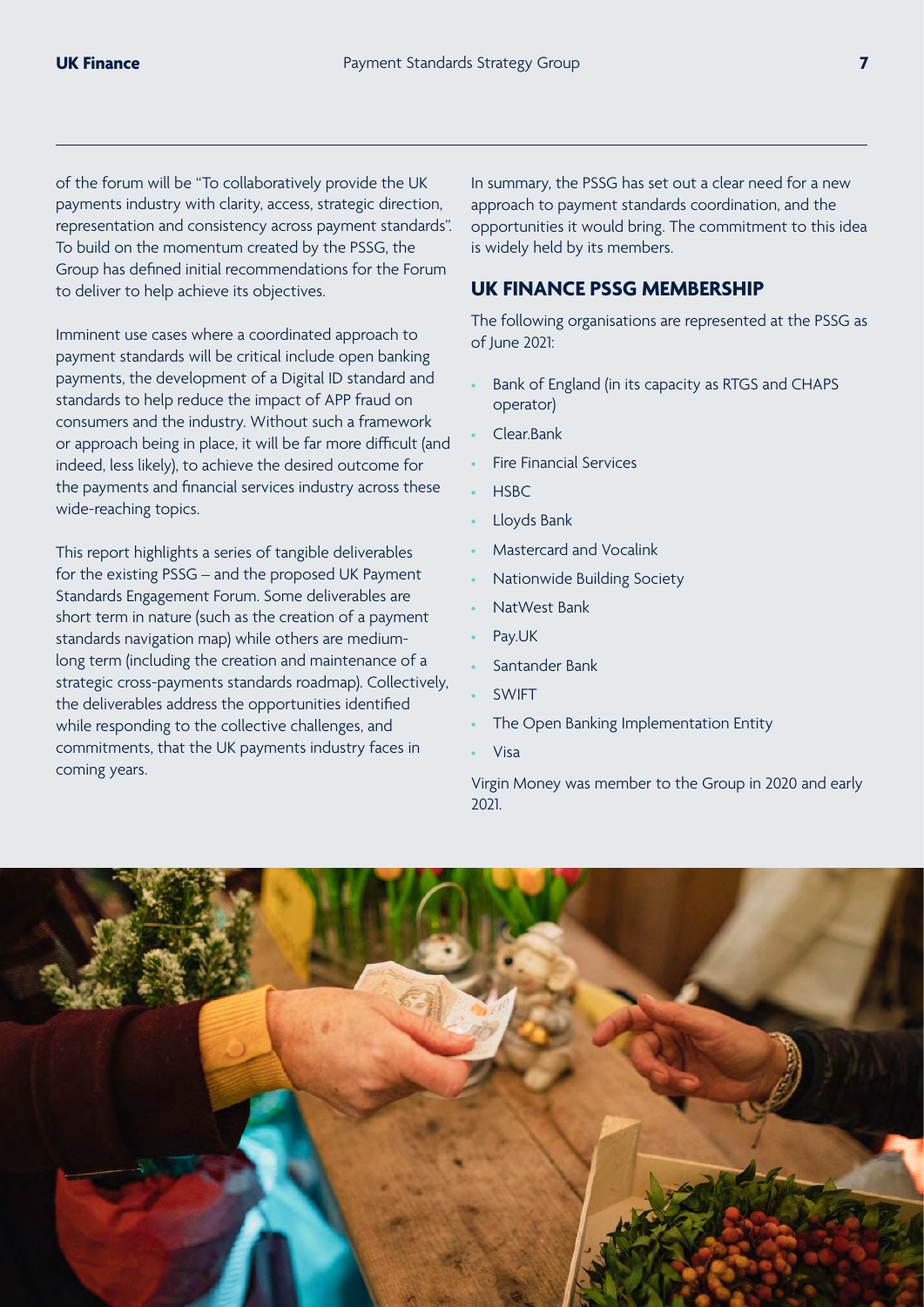## **2.0 BACKGROUND**

Payment standards have demonstrated a positive, transformative impact on the UK Payment industry for many years. While standards are already central to payment services, the Payments Standards Strategy Group (PSSG) believes payment standards hold significant untapped potential to bring greater benefit to all industry stakeholders, from end users to direct and indirect market participants.

The Future Ready Payments 2030<sup>3</sup> report, written by UK Finance and PwC, considers the opportunities and challenges for the UK payment industry over the next ten years, and sets out a vision for the payment industry in 2030. The report sets out numerous recommendations that would require standards to be devised, changed, or retired, in order to achieve the vision. These include initiatives around digital currencies, real time fraud information sharing across the financial sector, and global liquidity optimisation – all areas that are likely to require standards to flourish at a large scale.

The UK payment industry has long been regarded as being at the forefront of innovation and best practice. Over the next decade the potential in this sector is enormous, as advances in new technologies and evolving customer expectations will drive change in the market. These changes will further enable competition, innovation, choice and opportunity for consumers.

As a direct outcome of the report's recommendations, the UK Finance Payment Standards Strategy Group was formed to explore whether wider collaboration, commitment and/or governance models could enhance opportunities for UK payment standards. This was to be agnostic of payment type and include a wide range of stakeholders to enrich, and broaden, the discussion around strategic payment standards opportunities. It was believed that an approach for the realisation of those opportunities could emerge as an output from this work. BCS Consulting was engaged in December 2020 to lead this exploratory activity for the PSSG. The purpose of this report is to provide a summary of the PSSG's proposals and recommendations, and the rationale that underpins them. This will be evaluated before being put into practice.

#### **2.1 EXISTING STANDARDS GOVERNANCE**

To frame the challenges identified with UK payment standards, it is necessary to understand the current landscape. Figure 1.0 below provides an overview of key payment standards in the UK and the associated governance bodies. A number of areas, such as SWIFT, form part of an international set of standards that are agreed globally, and applied in the UK market.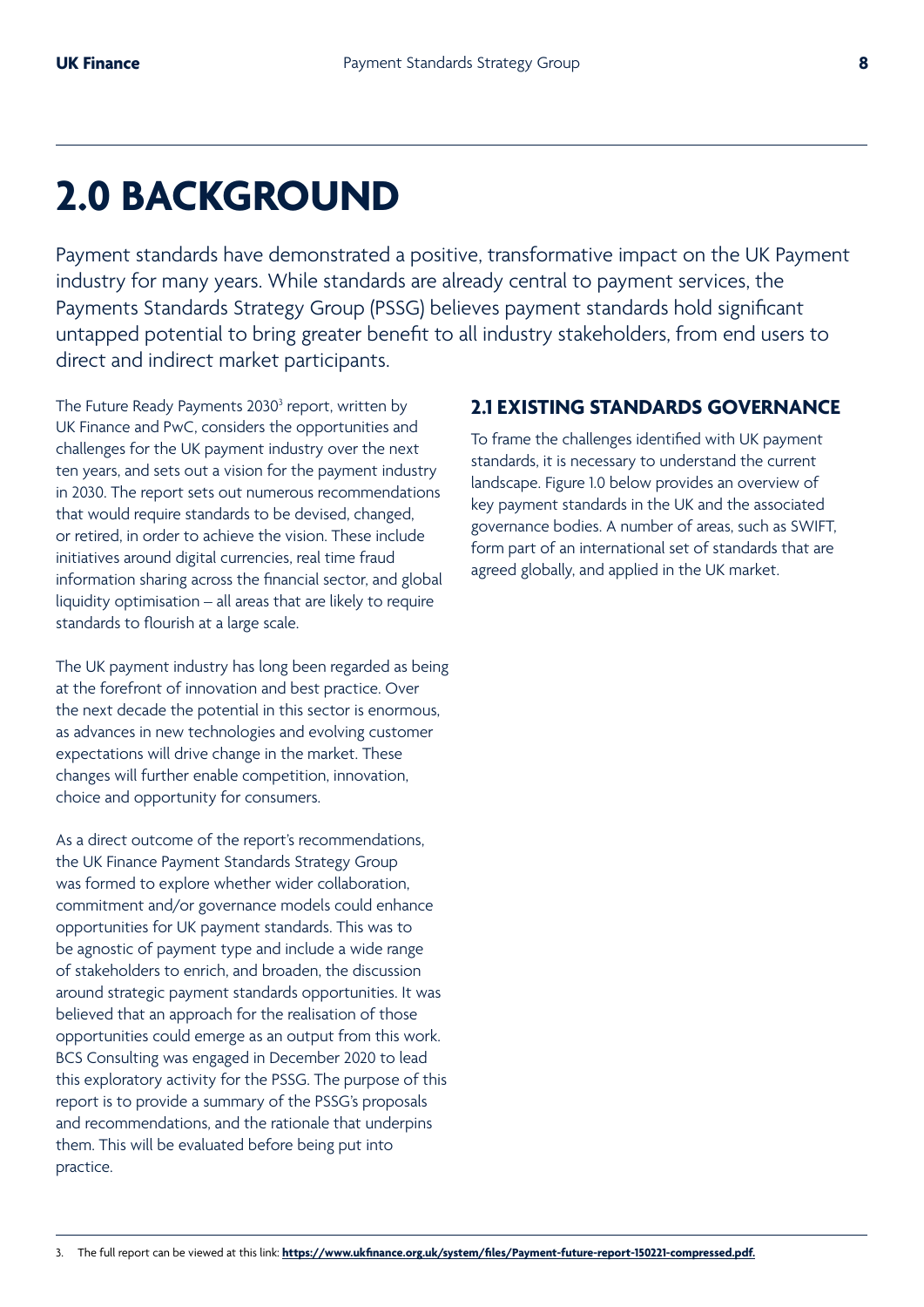$\frac{1}{\sqrt{2}}$ 



#### **Figure 1.0 - Current Payment Standards and Bodies (illustrative/ non exhaustive)**

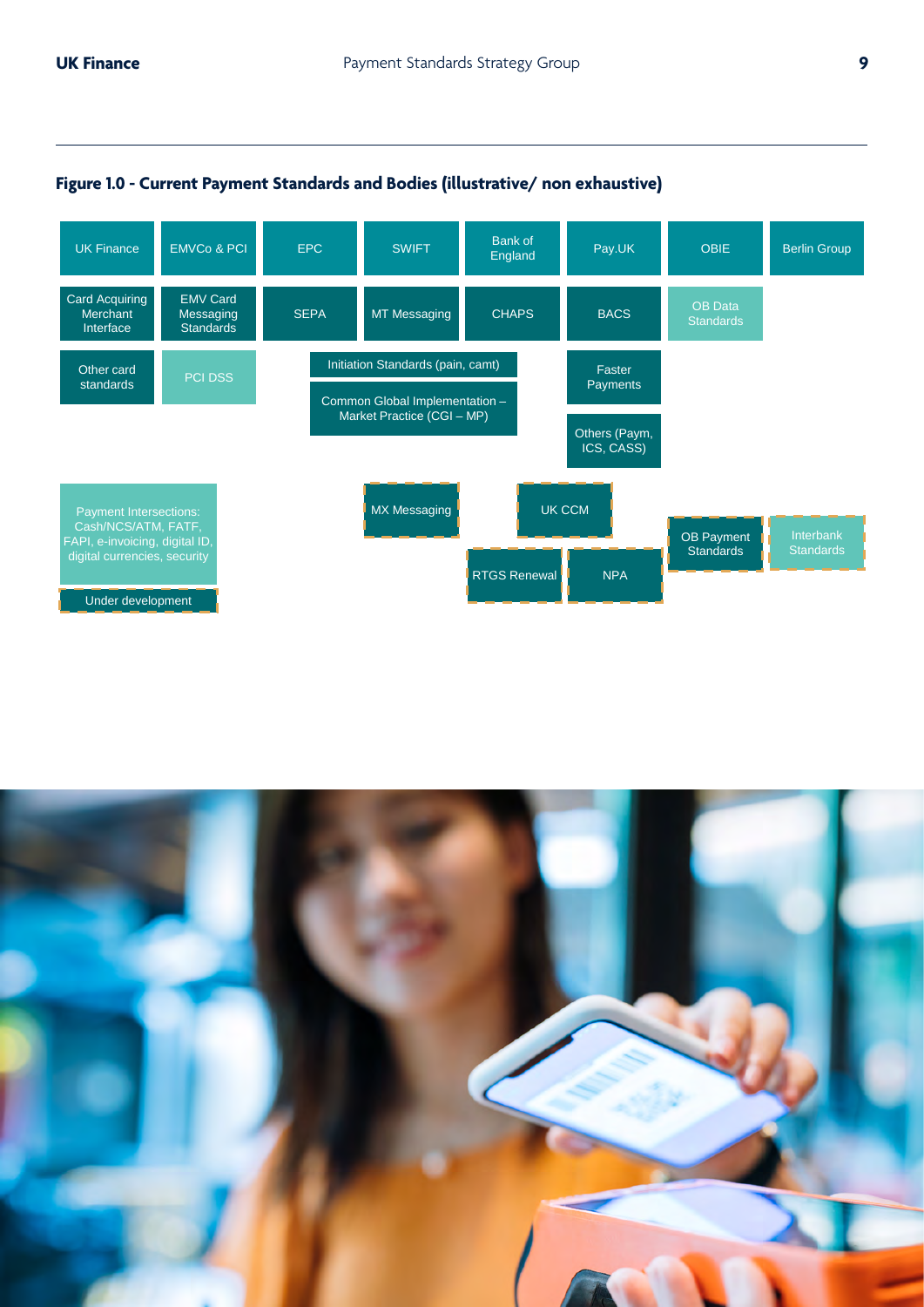## **3.0 THE CASE FOR CHANGE**

To understand the need for change to the current payment standards landscape it is necessary to articulate the challenges currently faced by industry participants.

## **3.1 CURRENT CHALLENGES**





Payments standards dialogue

Standards complexity and accessibility

#### **Payment standards dialogue**

The payment ecosystem has expanded dramatically in recent years, but the standards dialogue has not always evolved accordingly. While standards bodies demonstrate fantastic engagement with direct stakeholders, there remain instances where it would be advantageous to  $\mathbb{R}^3$ ensure wider socialisation during the design phases to help to ensure that standards work well for the users whenever they choose to adopt a standard. The evolution of the standards for CoP and the widest possible adoption to tackle APP is a key opportunity. I'll payment ecosystem has expanded diamatically in and abour-intensive for all participants to understand and recent vears but the standards dialogue has not always

This presents a number of risks or missed opportunities: a lack of awareness or understanding of changes by some participants; limited opportunities for new entrants to contribute innovative ideas; and standards potentially perceived, by those on the fringes, as a compliance obstacle rather than an opportunity.

#### **Standards complexity and accessibility**

While standards are generally easily accessed by those firms involved in the development of the standard, there are occasionally mechanisms which control access to standards for risk reasons. With CoP the intent was to prevent fraudsters and other criminals from acquiring details of this important consumer protection mechanism, but the result was the wider market being unable to understand the necessary build and function of the Confirmation of Payee standards, leading to questions as to the relative risk and benefits of the restrictions. As a result, Pay.UK has decided remove the need for an NDA to access the CoP standards, so these are available now via Standards Source without an NDA.



Lack of holistic view of payments standards



Lack of bandwidth for innovation

In addition to occasional restrictions, the sheer number and complexity of standards makes it expensive and engage with them, increasing the barrier to entry and  $\mathbf{p}_\mathbf{p}$  potentially stifling some innovation. This is exacerbated by standards tooling that is at times non-user friendly or inaccessible, resulting in a heavy reliance on standards experts, for which the resource pool is constrained. As rest weather the docto whenever<br>tandard The evolution of the **and a** result, too much time is spent by these experts on basic maintenance (e.g. reviewing annual Swift Standards releases) rather than being available to support standards bodies, or participants, with payment innovation. This is disproportionately impactful on smaller organisations which do not have the resource capacity to engage fully with standards consultations, further limiting their ability to influence the evolution of payments.

#### **Lack of holistic view of payment standards**

While there are many different payments industry forums and bodies, there are few mechanisms that enable all relevant parties to engage consistently to ensure that the end-to-end payment ecosystem can coordinate in an effective way.

This is most relevant for those areas of business which operate on different standards. The growth of the Open Banking ecosystem has provided a significant boost to innovation, enabling new functionality alongside existing payment rails. This innovation has been spearheaded by the development of new API standards; with appropriate coordination, these could evolve along with the wider migration to the ISO 20022 standard that interbank payment rails are migrating to.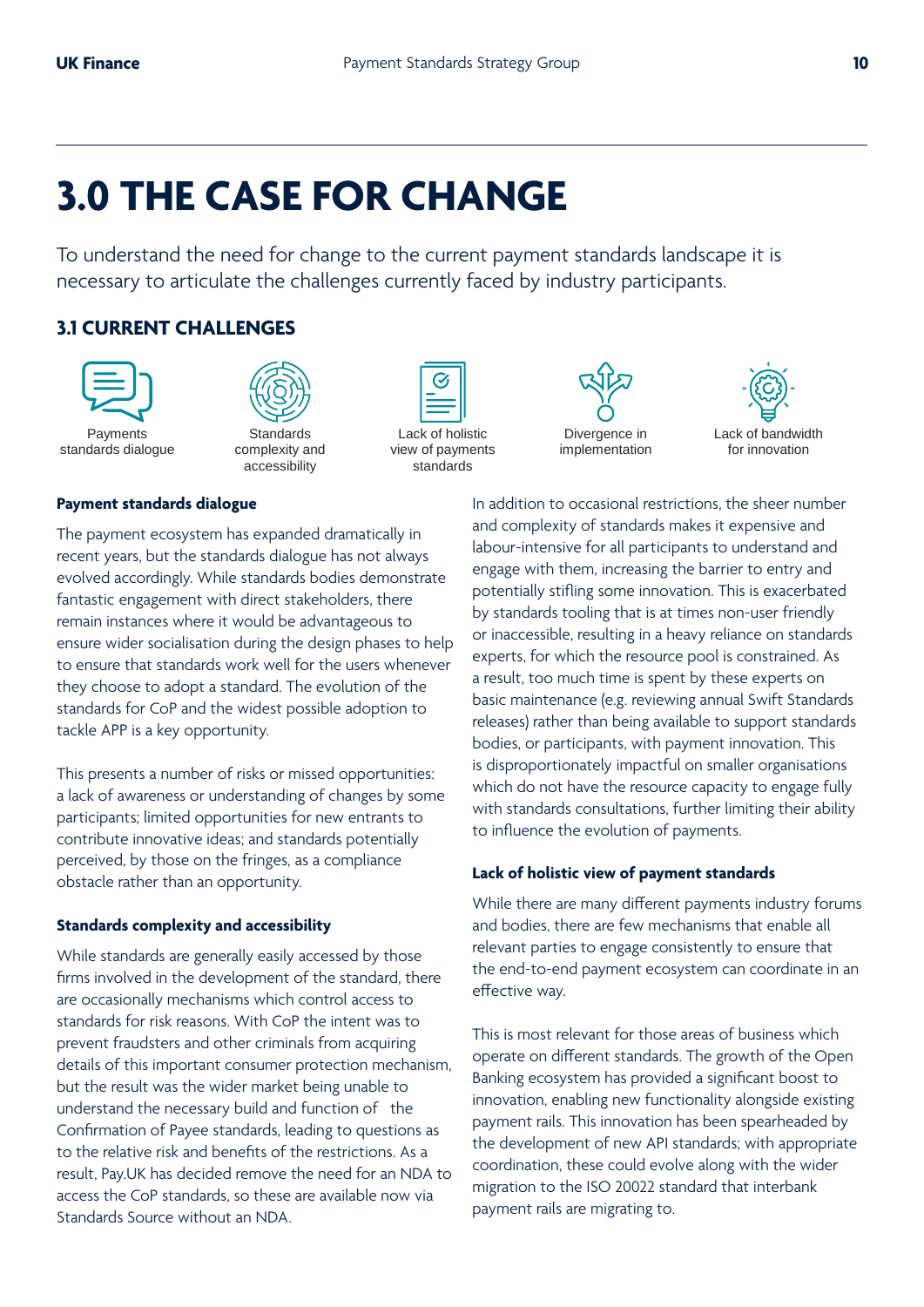While the Bank of England's renewed RTGS and Pay. UK's NPA programmes have been able to remain in close coordination through the good efforts of the Standards Advisory Panel (SAP); the same cannot always be said for their alignment with the API standards developed by the Open Banking Implementation Entity (OBIE). For example, at the current time, the Open Banking Risk profile data model utilises ISO 18245 to provide a Merchant Category code for the payment; this code set is not extant in its original form within the ISO 20022 pacs.008 message used by the Bank of England and Pay.UK for the Common Credit Message. This could lead to potential divergence of implementation should firms require the transfer of this data through a payment initiation journey. As the growth of the Open Banking ecosystem continues it will be important to ensure that the standards used within these initiatives remain aligned and are able to effectively facilitate the end-to-end transfer of data that will be a key enabler of future services.

Without a holistic view of standards, strategic opportunities for the benefit of the whole industry may be missed (such as a joined-up approach to Authorised Push Payment (APP) fraud<sup>4</sup>) and the potential for divergence of standards increases, thus creating more work for all participants, and disproportionally impacting smaller participants. The existence of a cross-industry body to discuss standards does not mandate that all standards should be rigorously aligned, but it ensures that open dialogue occurs, so any divergence is consciously accepted.

#### **Divergence in implementation**

Flexibility is a necessary attribute for any payment standard, to cater for multiple use cases and to provide the opportunity for innovation and competition. However, without clear guidelines, flexibility can lead to degrees of variation even within a single scheme, as each individual firm implements the standard in subtly different ways The best example of this issue is the rollout of SEPA interbank payments across Europe where a lighttouch approach to standardisation with a high degree of optionality resulted in a proliferation of variations upon the standard (or flavours of it), even though each firm has complied with 'the standard' and associated

rules. This has contributed to the implementation of hundreds of variations of the standard, differing by region and by institution, and increasing the effort required to participate in the scheme.

The divergence of implementation approaches results in increased work, often with limited added value for most industry participants. Technical solution providers, from payment engines through to corporate ERP systems, face extra costs to adapt their platforms for every permutation, resulting in fewer 'off the shelf' products and reduced competition<sup>5</sup>. Banks must cater for each variation imposed by their counterparties and end users, such as corporates wishing to re-bank (or even multi-bank) and have to be prepared for providing different information depending on their PSP. Each change request to the standard (annually or more frequently) requires a costly series of assessments, testing and implementations. For many, the aim in payments is to achieve interoperability<sup>6</sup>, yet we are not sufficiently coordinated and aligned to enable this outcome to be pursued or achieved.

Eliminating all flexibility and optionality is counterproductive as it stifles innovation, but it is better to acknowledge any opportunity for divergence and assess the potential impact rather than risk it evolving unchecked.

#### **Lack of bandwidth for innovation**

As a result of the challenges outlined above, the industry is forced to dedicate effort towards non value-add activities with the bandwidth for innovation being reduced.

Innovation, especially technological change, drives common changes across the industry and provides opportunities for the payments industry to better meet consumer needs. There are many areas where innovation, with accompanying standards, could enhance the industry, such as by using a mobile phone to access funds (e.g. at a till or ATM), enabling non-card online payment methods (such as open banking payment methods (such as open banking payment at POS) or the further exploitation of APIs.

<sup>4.</sup> See section 4.1 Use Cases – APP fraud.

<sup>5.</sup> While system vendors do not sit on PSSG, members provided first-hand experience of standards challenges faced by them.

<sup>6.</sup> It is worth noting that interoperability, while a strategic aim, may not occur at all levels. For example, a customer experience may one day be equivalent across card or account payments, but the back-end rails could still be entirely separate systems.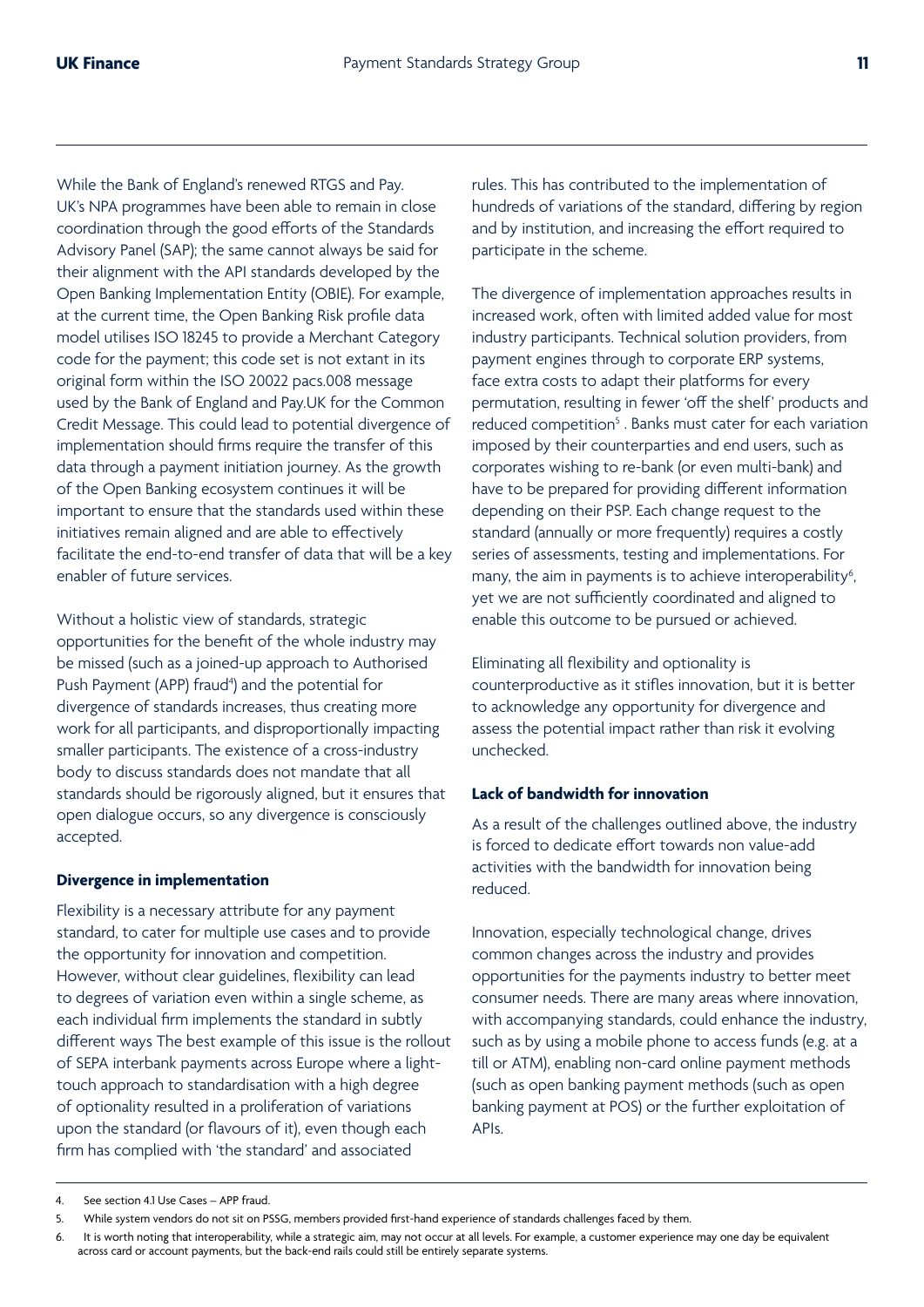However, in this complex, fast-developing environment time is being spent and lost on multiple and overlapping standards conversations, which has both a direct cost and an opportunity cost of not tackling future needs or fostering innovation. While payments are at the forefront of innovation in financial services, the scope for improved efficiency when it comes to coordination of standards, and using standards as a platform for innovation, is significant.

## **3.2 WHY NOW?**

The industry is now at a tipping point where closer collaboration and coordination is essential to facilitate the continued evolution of UK payments and to realise untapped opportunities, for both the established organisations and for newer, smaller market entrants. This tipping point is driven by three waves of change – recent initiatives, current transformational changes, and imminent future innovation.

There is currently an ideal window of opportunity for the introduction of a new approach to coordinating UK payment standards. Deciding not to act now would be a missed opportunity to acknowledge the seismic changes that the industry is facing, the collaboration that will be needed on standards, and the time it takes to respond in a coordinated manner.

## **3.3 THE COST OF INACTION**

Analysis of industry examples has shown that when standards management is done well, such as the role performed by EMVCo within the Cards ecosystem, significant benefits can be realised. Indeed, steps towards increased coordination, such as the formation of a Bank of England & Pay.UK joint Standards Advisory Panel (SAP), have already brought benefit to the industry, through the agreement on the UK's ISO 20022 Common Credit Message.

If the UK payments industry chooses not to pursue this now, it may have to contend with a disjointed, divergent landscape of standards resulting in significant additional costs to maintain payment ecosystems, sub-optimal levels of operational resilience, and a poorer experience for end users.

The tying up of expertise and resource in standards maintenance means some opportunities for innovation may be missed. Neglecting this opportunity would also mean missing the chance to lower the barrier to entry for newcomers, potentially impacting the level of competition, as well as a likely rise in fragmentation of approaches and implementations across the industry. Given the critical role that payments play within the UK financial services industry, including the flourishing UK fintech sector, it is inevitable that it is more than just the payment ecosystem that would be hampered by inaction. The industry is now at a decision point where it can choose to maintain the status quo or choose to implement a best-of-breed approach for standards coordination bringing long-term benefits to industry participants, both large and small.

The PSSG believes there is a case for action, and thus, has articulated what a desired state should look like (opportunity statements) and has evaluated different ways of getting there, resulting in a set of clear proposals and deliverables<sup>7</sup>.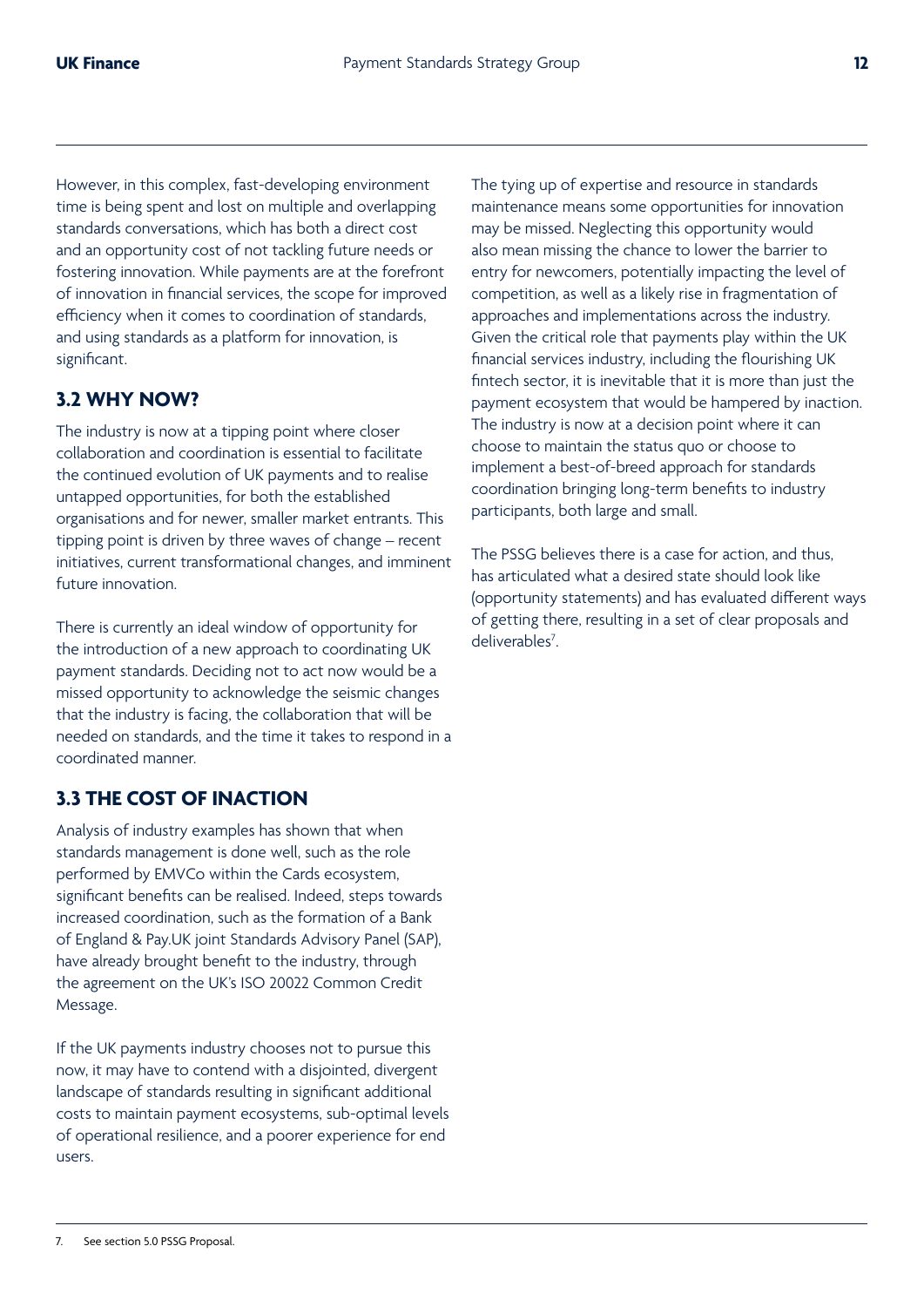#### **Why address this now?**

Confirmation of Payee APP fraud Open Banking

Recent years have seen significant initiatives in the payment landscape and a branching out from the bank-dominated system: the emergence of new payment participants (Payment Service Providers), new payment initiation 'channels' (e.g. payment initiation via Open Banking), and new industry initiatives such as Confirmation of Payee and Request to Pay.

These developments have opened up the payment ecosystem to a much wider range of participants with organisations such as technology companies, fintechs, mobile phone companies and third party providers (TPPs) now actively involved in the payment value chain.

**1. Recent initiatives 2. Current transformational changes 3. Imminent innovation** NPA RTGS Renewal Digital ID ISO 20022 migration

> The industry is currently mobilising once-ina-generation infrastructure changes which will have a profound effect on the payment landscape – a renewed RTGS service, SWIFT ISO 20022 Payments Migration and the New Payments Architecture (NPA).

These bring fundamental changes to the underlying standards for the most critical payment schemes, driving change across all industry participants.

While these changes are all moving towards ISO 20022, given the vast optionality embedded within that standard, it is essential that divergence is not allowed to 'mushroom' unchecked.

**Emergence of new participants in the payments value chain**

CBDCs

Over the next five to ten years we will see the adoption of new payment instruments in both domestic and international markets. Some of these, such as Central Bank Digital Currencies (CBDCs), are likely to be governed by central banks while others, such as stablecoins, will likely be operated by private organisations.

In parallel we are likely to see further technologically-driven innovations which impact payments, such as the rise of digital identity.

While it is impossible to pre-empt standards for these developments, it is essential that a framework exists within which discussions on these standards can happen.

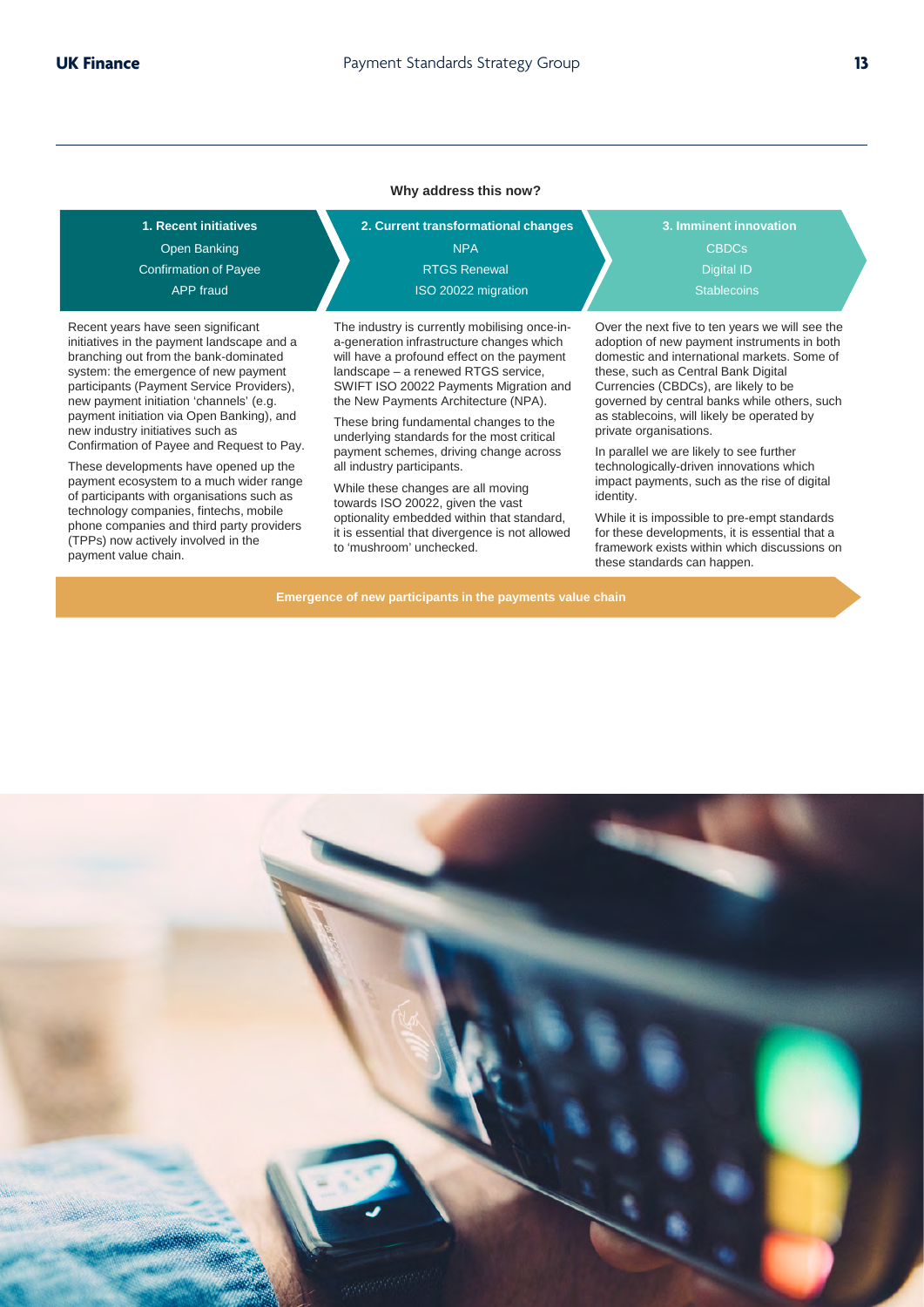## **4.0 THE OPPORTUNITY**

The six opportunity statements outlined below collectively articulate the future state for the key areas of improvement identified by the Group.

#### **Opportunity Statement 1**

Payment standards dialogue takes place across payment domains. It involves wider payment participants at certain stages, yet maintains a decisionmaking core. It educates the community on why standards are adopted and change. It actively seeks 'external' views to the dialogue.

Wider participation and dialogue can deliver several related benefits: increased adoption and compliance from a greater education and awareness of standards and their benefits; improved, coordinated decision-making with a diverse set of participants; and increased likelihood of benefits being truly industry wide with participant views, and consequences, being consolidated and considered.

An example of the benefits of greater industry participation and dialogue is UK Finance's approach to fraud data in payments. This utilises participation from a spectrum of members to share information to assist in the identification, intervention, and prevention of fraudulent payments.

#### **Opportunity Statement 2**

Continuous strategic industry co-ordination and dialogue that identifies strategic payment standards opportunities, aligns interests, and champions them.

The benefits of establishing a common dialogue will be to identify future strategic opportunities, align the industry around a single roadmap for payment standards, and ensure the market strives to deliver on a set of agreed common goals (where non-competitive interests align). This will support the payments industry in being evolutionary rather than revolutionary and will benefit and advance the UK payments industry, and the broader financial services industry.

For example, one area that has benefited from this kind of enhanced coordination and dialogue is the bringing together of the Bank of England and Pay.UK to establish the ISO 20022 Common Credit Message (CCM). This led to a joined-up approach and the groundwork being effectively laid for both retail and wholesale payment systems to use a common message format thus reducing variation, and therefore effort, across schemes.

A further example can be made with the establishment of standard financial services APIs. This technology has been widely adopted, and proven, across other industry sectors over the last 20 years and is now ripe to be applied in financial services, as outlined in a SWIFT-authored white paper<sup>8</sup>. Standard Specifications are now defined in by ISO/TS 23029:2020 Web-service-based application programming interface (WAPI) in financial services. This ISO work was led by Pay.UK and the BoE at ISO with support from China and Singapore.

#### **Opportunity Statement 3**

Continuous strategic industry co-ordination and dialogue that identifies strategic payment standards opportunities, aligns interests, and champions them.

There is a general acceptance that differences between standards are necessary (e.g. card acquiring; retail vs. corporate payments) and often beneficial; yet, there is an operational burden of maintaining and adhering to many different standards. Rules are payment-scheme specific and are used to mandate the standards being applied in a particular context.

The benefits of an environment that coordinates harmonisation of standards are: the increased interoperability opportunities; reduced costs related to both interoperability and increased resilience; more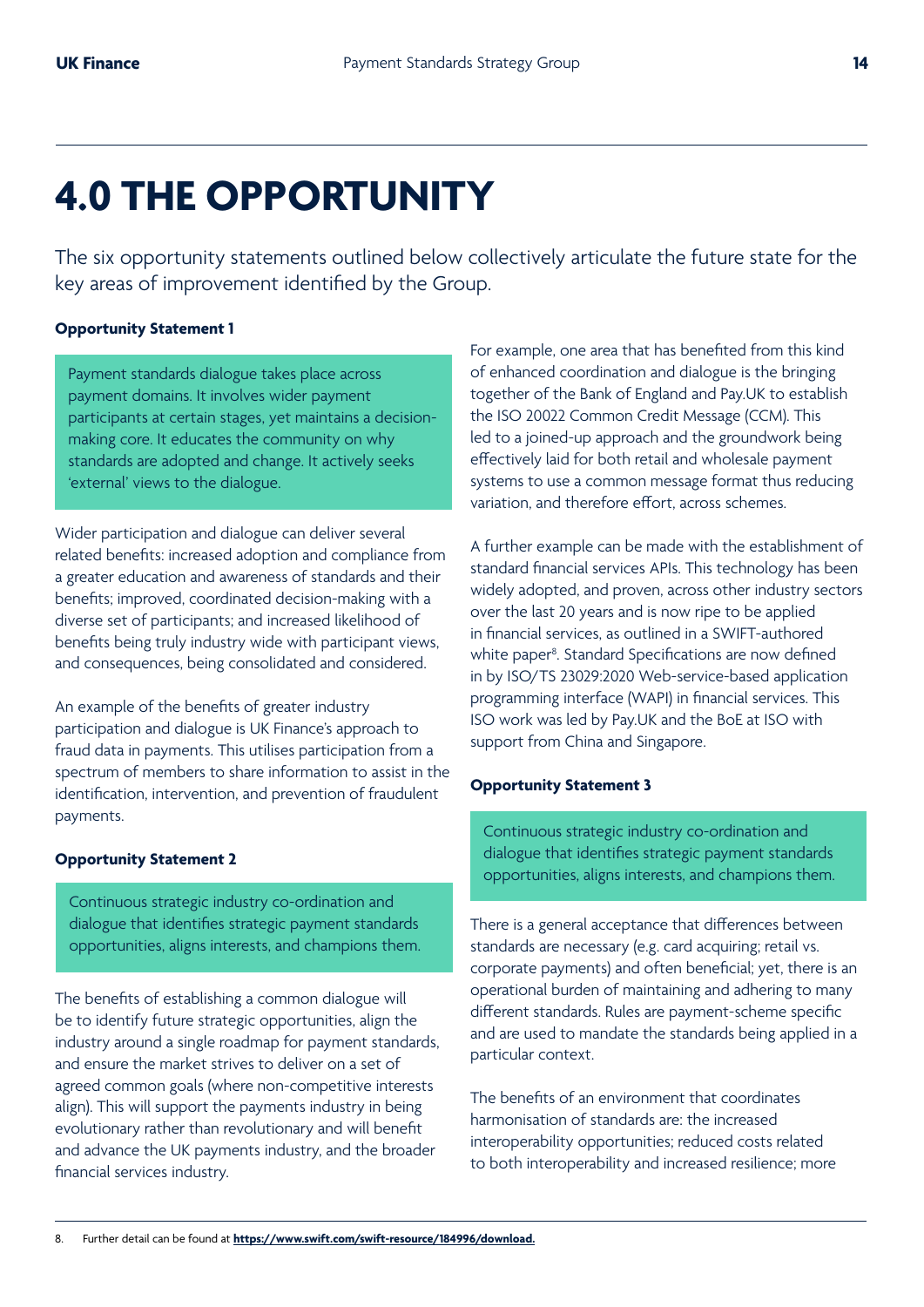consistent, and therefore higher quality, data; and lowered barriers to entry for newcomers. While payment scheme rules are not the focus of this report, it is acknowledged that harmonisation of scheme rules can lead to a more streamlined participant experience especially from an operational and technical perspective (e.g. returns or fraud cases could be treated in the same way across schemes).

As an example, the development of the ISO 20022 Common Credit Message (CCM) demonstrates a coordinated and harmonised approach to the use and development of the CCM across payment schemes via the Standards Advisory Panel (SAP). Another example of a harmonised environment bringing benefit is UK Finance's approach to fraud data in payments, where appropriate discussions were held with members for a harmonised view and approach, utilising a wider range of expertise and opportunity.

#### **Opportunity Statement 4**

Payment standards are simple and accessible to all stakeholders including end-users. All organisations can access standards expertise. Tooling is accessible and user-friendly. Suppliers and vendors form part of standards dialogue.

More accessibility to standards and standards expertise, coupled with improved tooling, will reduce the time needed for participants to understand standards, thereby increasing adoption, and liberating them to focus on innovation and enhancements. For smaller, newer organisations the barrier to entry is significantly lowered, thus further increasing the opportunity for competition.

An example of the benefits of more accessible expertise is the 'Shepherd Bank' mechanism utilised in the CHAPS onboarding process. Broader participant consultation was seen in the Open Banking Implementation Entity (OBIE) Payments Proposition Consultation, seeing a large spectrum of participants engaged to understand and ensure alignment around industry needs, benefits, and opportunities.

Further, it is important that access to relevant payment standards SMEs is available to all participants, and that knowledge resources are centrally maintained. This will avoid SMEs being accessible to only select organisations and reduce the risk of knowledge being lost when individuals retire or organisations restructure their teams. With regards to tooling, it is widely acknowledged that existing best practice exists in some areas, for example SWIFT maintains MyStandards tooling with broad access permissions for its standards. There is potential for existing tooling to be re-used or made available to a wider audience, such as Pay.UK's Standard Source, an online portal to access Faster Payments ISO 8583 to ISO 20022 mappings, and a testing simulator.

#### **Opportunity Statement 5**

A payment standard is interpreted in a consistent way by all participants. It must be clear to all what can and cannot be varied in the standard. A monitoring and adherence mechanism is in place at appropriate levels.

Greater clarity on the interpretation of standards, with monitoring of adherence to that standard, will bring benefits to the industry in the form of greater consistency, with participants having to spend less time catering for idiosyncrasies. Data will be more consistent and, as a result, more valuable. And interoperability between standards will be easier to achieve leading to further benefits.

An example of consistency being effectively governed is EMVCo, who as a governing body, create and evolve EMV standards, provide testing processes and certification of products, engage, and collaborate with the payments industry and manage EMVCo marks that certify compliance to EMV specifications. EMVCo has created a member-wide recognition for a shared responsibility regarding security and reliability of card-based payments and the technology infrastructure that surrounds them.

A further example of where opportunity lies is the work that Bank of England has carried out on market guidance for housing payments (and intended to extend to other payment types, including retail in collaboration with Pay.UK). The aim of the market guidance is to ensure consistent interpretation and use of ISO messaging throughout the end-to-end payment chain, and to reap the benefits of enhanced messaging, across different economic sectors. Whilst the Bank of England has instigated this work, market guidance doesn't usually sit within the Bank of England's remit and a new approach for payment standards could provide a logical centre of coordination for this activity.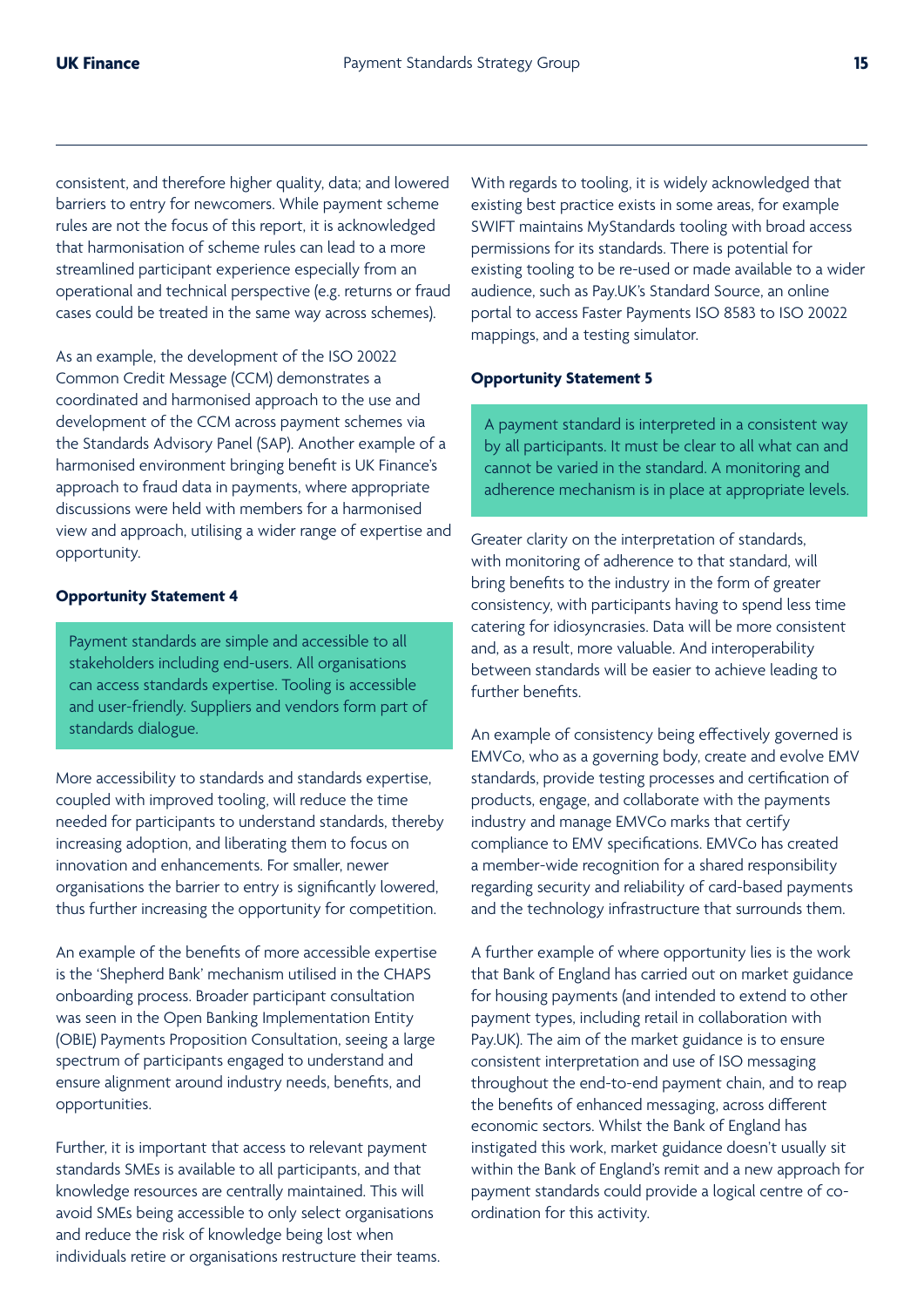#### **Opportunity Statement 6**

Consistency is achieved for the basic function of payment message exchange. The cost/burden of standards is minimised and the barrier lowered. Effort is directed to innovation e.g. overlays instead.

Achieving consistency for simple payment message exchange could reduce the cost of managing 'utility' aspects of the payment service. Across the industry this could free up time and cost to focus on innovative standards.

A 'real world' example of good consistency materialises in Standard 70. Standard 70 exhibits a high coefficient for commonality, allowing it to be used for all card types and transactions, in a scheme agnostic approach (as far as possible) and even has use for non-scheme cards.

## **4.1 USE CASES**

As part of this work, the PSSG identified five examples where a more coordinated approach to UK payment standards would be highly advantageous, and indeed key to the initiative's success. These were Open Banking Payment Standards, Digital ID, APP Fraud, the Standards Advisory Panel, and Confirmation of Payee.

Within all examples it was recognised that the development of the standard, or discussions on development, were productive and beneficial between the participants involved. However, it was felt that expanding those involved to a broader set of participants, or organisations, would have both increased the effectiveness of the initiative and reduced the risk of unintended consequences. In particular, for Open Banking, Digital ID and APP Fraud, as these have cross-industry impacts, it is essential that participants and standards bodies from across the industry are involved in the dialogue.

Each of the five examples highlighted are explored thoroughly in the Appendix<sup>9</sup>. In summary, the key findings from each use case related to greater coordination of payment standards are highlighted below.

| <b>Open Banking</b><br><b>Payment Standards</b> | Continue best practice coordination between OBIE, Pay.UK, UK Finance<br>Ensure TPPs benefit from innovative and competitive opportunity<br>Coordinate market engagement ensuring a coherent industry voice                                                 |
|-------------------------------------------------|------------------------------------------------------------------------------------------------------------------------------------------------------------------------------------------------------------------------------------------------------------|
| <b>Digital ID</b>                               | A coherent engagement model within and outside financial services is required that<br>can deliver the benefit of a digital identity ecosystem<br>Ensure that the financial industry's voice is clearly presented to government and other<br>industries     |
| <b>APP Fraud</b>                                | Coordinate across OBIE, Pay.UK and Bank of England (and participants) to drive benefit<br>from sharing fraud data in payment journeys<br>Create the ability to flexibly adjust models and standards to respond to industry<br>demand and new fraud vectors |
| <b>Standards Advisory</b><br><b>Panel</b>       | Continue joint coordination between Pay.UK and Bank of England as well as<br>participants and solution providers for a joined-up approach to ISO 20022                                                                                                     |
| <b>Confirmation of</b><br><b>Payee</b>          | Coordination between Pay.UK, PSR and industry to identify use case and opportunity,<br>and to reduce consumer harm                                                                                                                                         |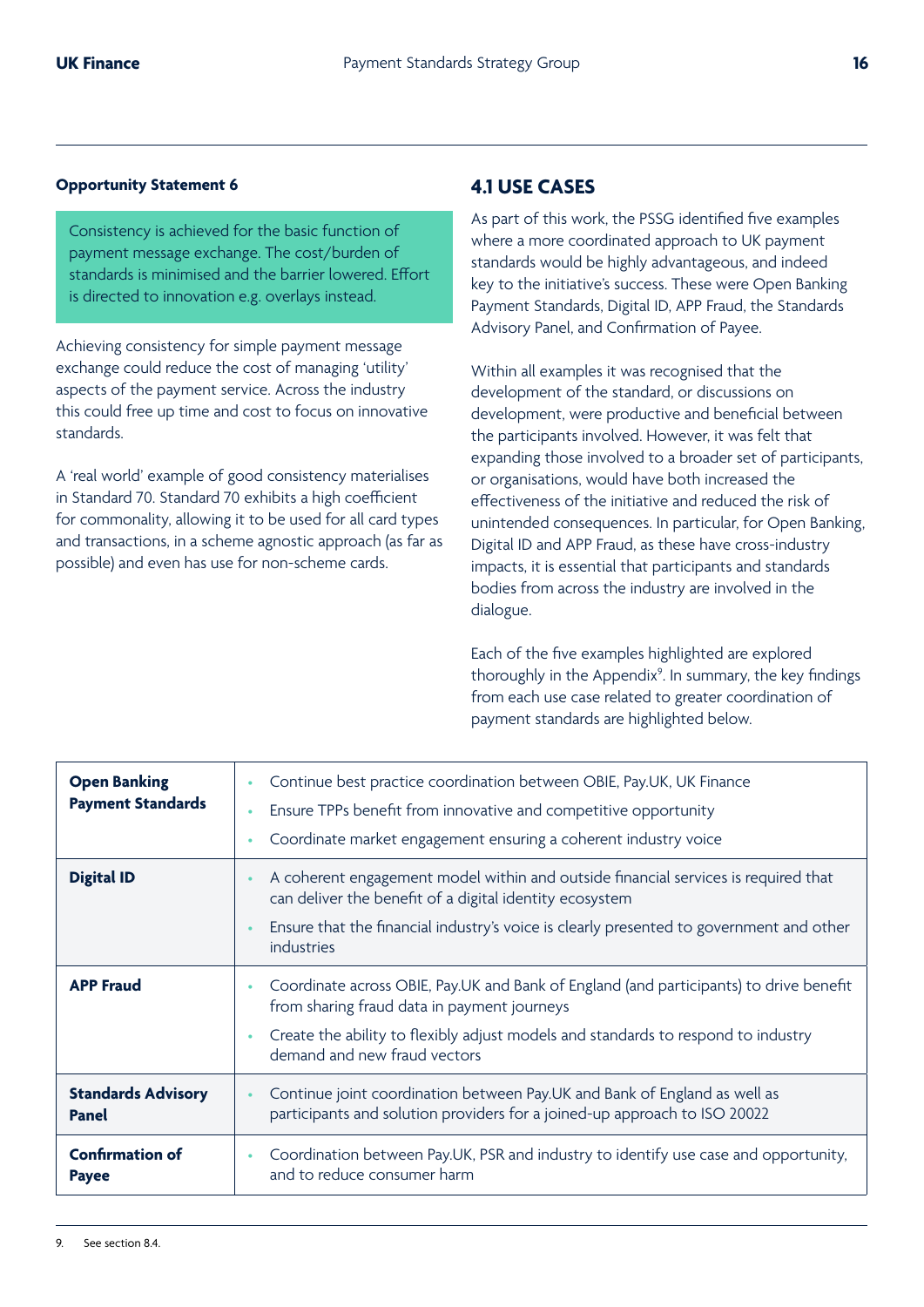## **5.0 PSSG PROPOSAL**

It is clear that there is both a need and a drive within the payments industry to realise the opportunities articulated above, and a series of short-term deliverables<sup>10</sup> have been proposed to move this initiative forwards, along with an initial draft of longer-term deliverables". However, while the deliverables provide a clear set of actions, the PSSG is unanimous in its view that a 'vehicle' is needed that can take ownership of these deliverables.

This section will outline the deliverables and the proposed structure of the vehicle and the initial, high-level requirements that this needs to satisfy for its success.

## **5.1 ENGAGEMENT FORUM**

It is clear that stakeholder engagement, coordination and alignment were at the very heart of what the Group believed was important and would deliver most benefit to the payments industry. Building on this, we propose that the vehicle for the PSSG's recommendations should be the creation of a payment standards engagement forum, with a headline objective as follows:

"To collaboratively provide the UK payments industry with clarity, access, strategic direction, representation and consistency across payment standards"

For the purposes of this document, the working name for this forum will be "the UK Payment Standards Engagement Forum" (PSEF). This is deliberately functional and can be modified or replaced when the forum is formally scoped and shaped by its facilitator and members.

The structure and scope of the forum are expected to evolve over time, but initially the following should be used as a guide:

There is clear benefit in having a single, coordinating body for standards rather than having the deliverables managed by multiple bodies. However, rather than propose a specific structure in this report, the forum should have the mandate to structure itself in the best possible way to deliver the objectives raised in this report

- To allow the momentum from the PSSG to be continued, it was agreed that the 'vehicle' for a new standards body should be, at least initially, an existing industry body to minimise the burden of creating a new corporate entity and governance structure. Relationships with existing standards bodies should be well understood to ensure neither participants nor those bodies are adversely impacted. The aim of the PSEF is to work collaboratively with existing groups, looking to bring about better outcomes; the only change to existing bodies/arrangements is the extension of working groups, with the PSEF aiming to work collaboratively in parallel, ensuring participants are given a voice without taking away accountability from existing bodies. The benefit of the forum residing in an existing body would be primarily short-term as it would bring immediate credibility and access to industry networks. In the long-term, it may be beneficial to reassess the 'vehicle' for the forum
- The forum should initially limit its scope to focus on the development of new standards and seek to become involved in functional enhancements to existing standards
- The forum should focus on the development of standards, rather than the oversight or enforcement of standards, which would remain the responsibility of the incumbent standards bodies
- The forum should adopt a strategic focus on standards, ensuring current and future needs are met with standards as an enabler, rather than getting immersed in detailed, technical standards content

<sup>10.</sup> See Section 5.4.

<sup>11.</sup> See Section 8.5.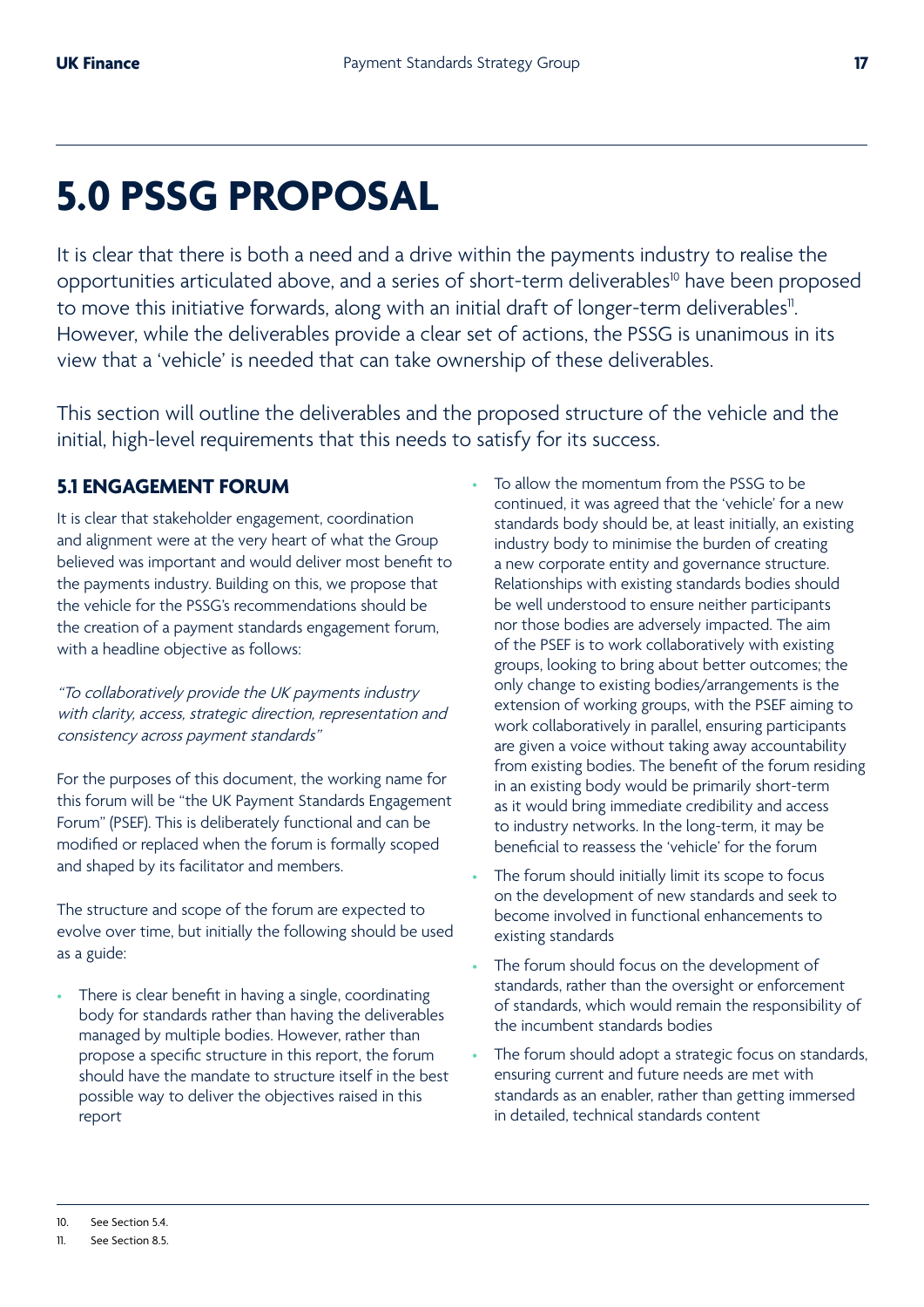However, it will be necessary for the forum to continuously assess its scope and remit as the industry evolves (as per the 'waves of change') and as the forum itself becomes more established.

In addition, there was a strong preference to re-purpose the PSSG in the short-term as a cross-payments industry advisory group while the PSEF itself was being mobilised. This would enable the momentum achieved since the inception of the PSSG to be maintained as the deliverables are addressed and the first use-cases are tackled. However, it will be important to ensure the terms of reference for the PSSG are clear and the relationships with any existing groups, such as the SAP, are well understood and documented.

#### **5.2 FORUM OBJECTIVES**

As the PSEF is established it will be prudent to define initial objectives for the forum, derived from the opportunity statements, to provide a broad direction during the mobilisation phase. The forum should be empowered to amend and add to these objectives as the needs of the industry and the role of the forum evolve. The following table shows how the initial objectives correspond to the original opportunity statements defined by the PSSG:

#### **Objective One**

Provide point of coordination for firms engaging with UK payment bodies, instruments & standards

#### **Objective Two**

Provide simple access and guidance for participants to relevant payment standards material

#### **Objective Three**

Provide a forum for standards bodies to define a strategic direction for UK payments standards, to benefit all participants





Support standards bodies by championing consistency of approach for the creation/development of standards

#### **Objective Five**

Encourage consistency of implementation of payment standards

#### **Objective Six**

Advocate wider representation and engagement in payment standards meetings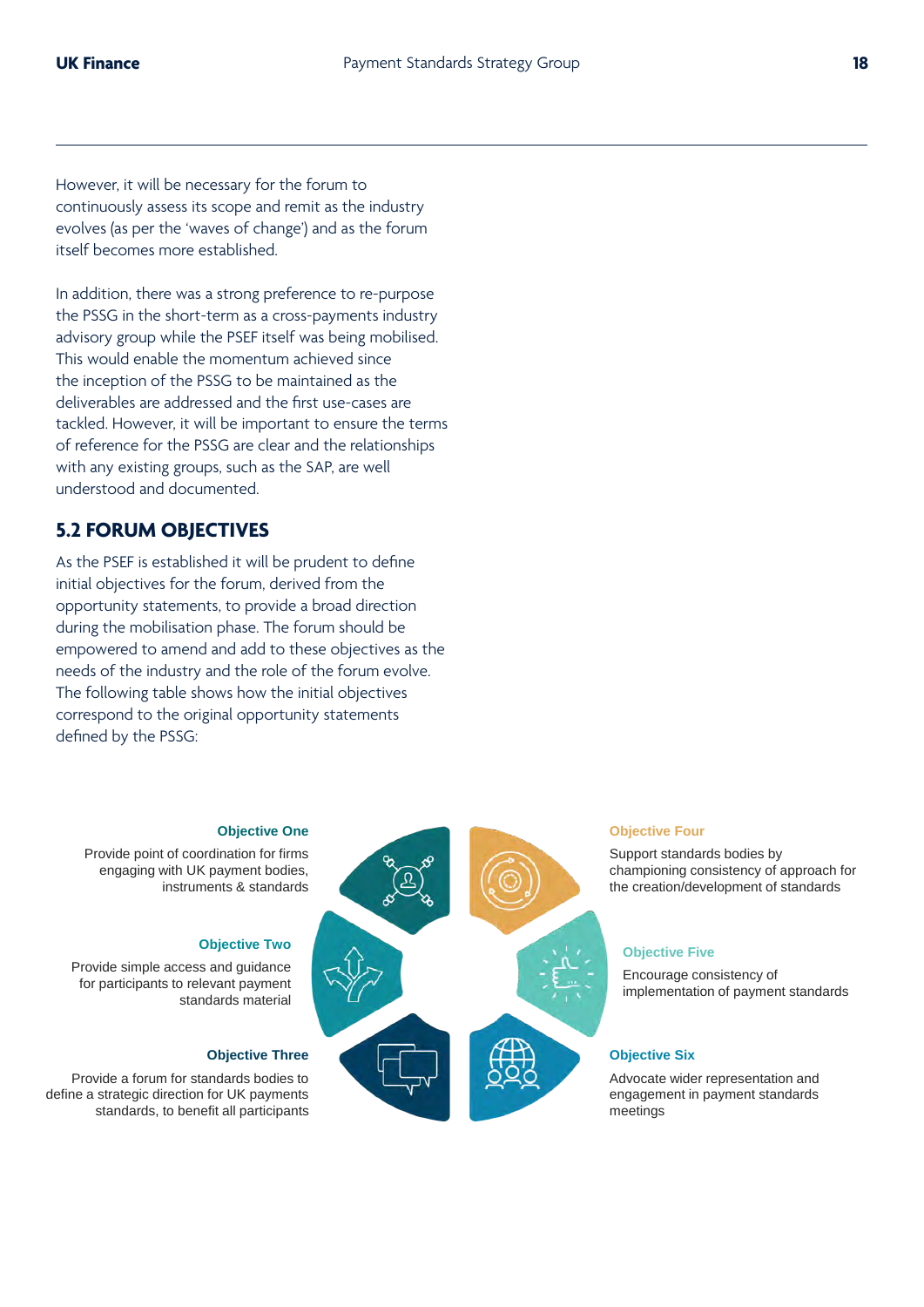| <b>Opportunity Statements</b>                                                                                                                                                                                                                                                                          | Initial objectives (per diagram above)                                                                                                                                        |  |
|--------------------------------------------------------------------------------------------------------------------------------------------------------------------------------------------------------------------------------------------------------------------------------------------------------|-------------------------------------------------------------------------------------------------------------------------------------------------------------------------------|--|
| Payment standards dialogue takes place across payment domains.<br>It involves wider payment participants at certain stages yet<br>maintains a decision-making core. It educates the community on<br>why standards are adopted and change. It actively seeks 'external'<br>views to the dialogue. (OSI) | Advocate wider representation and<br>engagement in payment standards meetings<br>(objective 6)                                                                                |  |
| Continuous strategic industry co-ordination and dialogue that<br>identifies strategic payment standards opportunities, aligns<br>interests, and champions them. (OS2)                                                                                                                                  | Provide a forum for standards bodies to<br>define a strategic direction for UK payments<br>standards, to benefit all participants<br>(objective 3)                            |  |
| A Payment standards industry environment that coordinates<br>harmonisation of non-competitive standards, and in turn,<br>influences any harmonisation of rules. (OS3)                                                                                                                                  | Support standards bodies by championing<br>consistency of approach for the creation/<br>development of standards (objective 4)                                                |  |
| Payments standards are simple and accessible to all stakeholders<br>including end-users. All organisations can access standards<br>expertise. Tooling is accessible and user-friendly. Suppliers and                                                                                                   | Provide point of coordination for firms<br>engaging with UK payment bodies,<br>instruments & standards (objective 1)                                                          |  |
| vendors form part of standards dialogue. (OS4)                                                                                                                                                                                                                                                         | Provide simple access and guidance for<br>participants to relevant payment standards<br>material (objective 2)                                                                |  |
| A payment standard is interpreted in a consistent way by all<br>participants. It must be clear to all what can and cannot be varied<br>in the standard. A monitoring and adherence mechanism is in<br>place at appropriate levels to be achieved. (OS5)                                                | Encourage consistency of implementation<br>of non-competitive elements of payment<br>standards to enable industry participants to<br>focus effort on innovation (objective 5) |  |
| Consistency is achieved for the basic function of payment<br>message exchange. The cost/burden of standards is minimised,<br>and the barrier lowered. Effort is directed to innovation e.g.<br>overlays instead. (OS6)                                                                                 |                                                                                                                                                                               |  |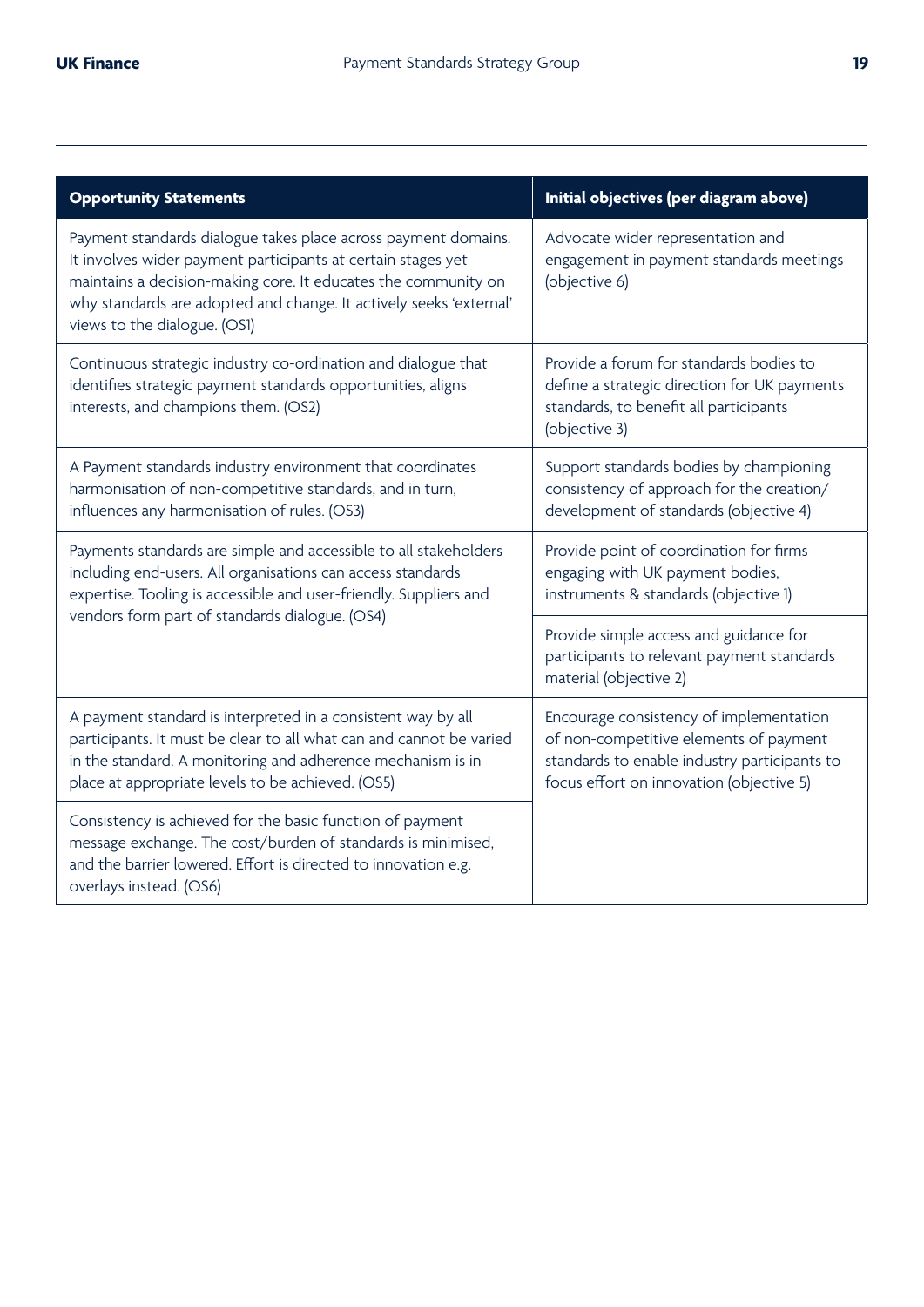### **5.3 PSEF REQUIREMENTS**

The previous section outlined the form the PSEF could take, and given the proposal to embed the forum within an existing industry body, there is a need to further define the requirements that an existing body would need to satisfy in order to establish and operate the forum.

This vehicle will need to provide the structure and resources to deliver the short-term objectives, as well as looking ahead to the longer term and ensuring that actions are taken to move the payments industry in the direction outlined by the opportunity statements. It will need to identify future innovations and actions, prioritising them according to the greatest perceived value for the payment standards community.

A set of initial requirements have been defined for the successful establishment and running of the engagement forum, building on the existing dialogue and momentum achieved through PSSG, and reflecting the Group's feedback and preferences to date.

Each requirement is considered in light of whether it is needed for the set up of the PSEF or for its ongoing delivery. These are subject to change as the PSSG thinking evolves and as new requirements are identified. This will support any selection or validation process that may be required to identify a suitable home for the PSEF.

| ID             | <b>Requirement</b>                                                                                                                                                                            | Set-up / Run |
|----------------|-----------------------------------------------------------------------------------------------------------------------------------------------------------------------------------------------|--------------|
|                | Ability to build on existing momentum, membership and engagement<br>from UKF PSSG while the engagement forum is shaped and mobilised                                                          | Set-up       |
| $\overline{2}$ | Existing and proven ability to engage the whole of UK payments market<br>(e.g. cards/international/account) and to engage international and non-<br>payments stakeholders where relevant      | Set-up       |
| 3              | Awareness of payment standards horizon and upcoming priorities and<br>challenges                                                                                                              | <b>Both</b>  |
| $\overline{4}$ | Ability to create and maintain a publicly accessible resource for all<br>deliverables (e.g. portal, roadmap etc.)                                                                             | <b>Both</b>  |
| 5              | Ability to deploy a secretariat to manage and coordinate the engagement<br>forum activities                                                                                                   | Run          |
| 6              | Ability to operate as an impartial forum, independent of any particular<br>payment instrument, type or scheme                                                                                 | Run          |
| $\overline{7}$ | Ability to scale the engagement forum team effort required for peaks and<br>troughs of payment standards activity, by leaning on a wider team or by<br>seconding time and effort from members | Run          |
| 8              | Ability to manage the backlog of deliverables to ensure the scope and<br>influence of the PSEF evolves in line with market needs                                                              | Run          |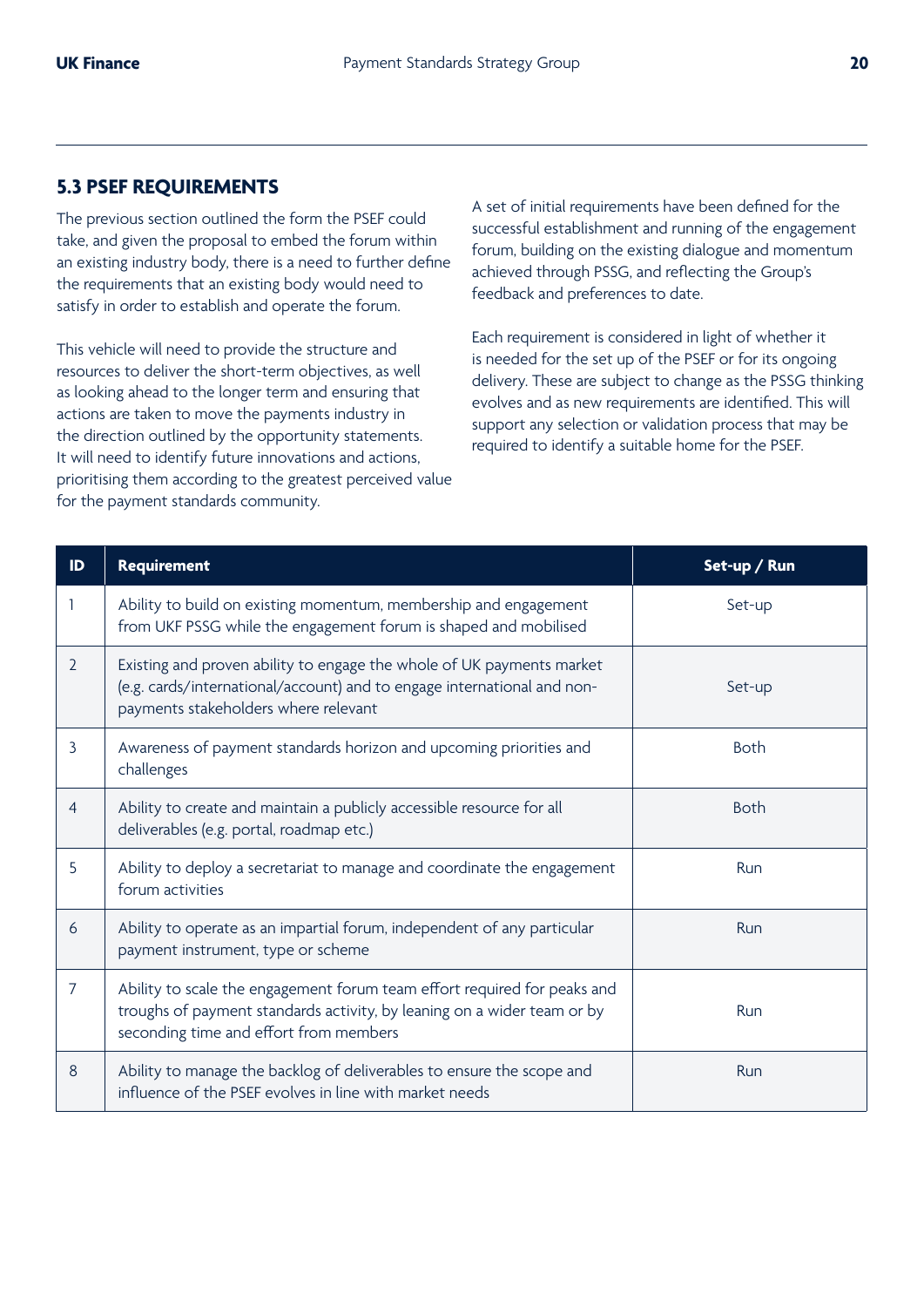## **5.4 SHORT-TERM DELIVERABLES**

To ensure that momentum from the PSSG is maintained, a series of short-term deliverables have been defined. These are deliberately short-term in nature to ensure they are achievable and will deliver meaningful change.

For all deliverables it is proposed that they are initially developed with a limited scope and scale to ensure quick time to market, with additional detail and complexity layered in as the deliverable matures, and in line with demand.

| <b>Deliverable</b>                                                                                                                  | <b>Description</b>                                                                                                                                                                                                                                                                                                                                                                                                                                                                                                                                                                                      |
|-------------------------------------------------------------------------------------------------------------------------------------|---------------------------------------------------------------------------------------------------------------------------------------------------------------------------------------------------------------------------------------------------------------------------------------------------------------------------------------------------------------------------------------------------------------------------------------------------------------------------------------------------------------------------------------------------------------------------------------------------------|
| Create a Payments Standards<br>Navigation Map, outlining the<br>standards governance landscape                                      | A map to help participants navigate the UK payments landscape, providing a visual<br>aid of the different standards governance bodies and mechanism, and how they<br>interact. Supplemented with an overview of the schemes, the key organisations and<br>fora, and other useful information such as contact details.                                                                                                                                                                                                                                                                                   |
| Create a portal for payments<br>standards links and engagement,<br>hosted for the industry and widely<br>accessible                 | A one-stop shop for all payments standards information relevant to the UK market.<br>Would host the navigation map outlined above, along with further detail on specific<br>standards and links through to the 'golden source', such as Pay.UK's Standards Source.<br>Also potential for this to act as a communication board, ensuring updates and<br>changes to standards are accessible and circulated within the industry. Should also<br>provide a decision-tree structure with multiple branches to aid navigation through<br>the information by different organisations and for different needs. |
| Identify best practice for creation/<br>development of standards                                                                    | Best practice guidelines for the key processes required for the creation and<br>development of standards, such as running consultations, agreeing periodic changes,<br>or communicating technical details. Should not be overly prescriptive but instead<br>outline 'lessons' to apply, highlighting what has previously worked well and what<br>hasn't, and what steps must be taken to replicate or avoid these outcomes. Focus<br>should be on practicality of the standards development rather than prescribing an<br>academic, purist approach.                                                    |
| Identify where the market needs<br>best practice and implementation<br>guidelines and create them with<br>others                    | Identification of areas that would benefit from guidelines, and then documenting<br>the associated best practice. Would seek to provide more structure around unofficial<br>market practices to assess their value, and codify those that are beneficial and seek<br>to eliminate those which cause wider issues.                                                                                                                                                                                                                                                                                       |
| Extend existing standards meetings to<br>broader participants such as indirects<br>/ vendors / end users                            | Increase the range of participants involved in standards dialogue to enable a greater<br>breadth of industry discussion. May be necessary to provide different levels of<br>membership to existing fora, such as full members, 'observer' members (attend<br>but not actively contribute) and 'papers only' members (receive the minutes and<br>outcomes, but don't attend).                                                                                                                                                                                                                            |
| Document a strategic payments<br>standards industry roadmap, and<br>proactively identify strategic common<br>interests and outcomes | A strategic, standards roadmap for UK payment standards. Should be a 'living<br>document', revised on a regular basis to include strategic common interests (e.g. APP<br>Fraud), capture key aspects of individual standard roadmaps, and discuss potential<br>cross-schemes solutions. This cannot control the industry agenda, but can be a<br>powerful tool in helping to influence the direction of payments standards to bring<br>about more positive outcomes.                                                                                                                                    |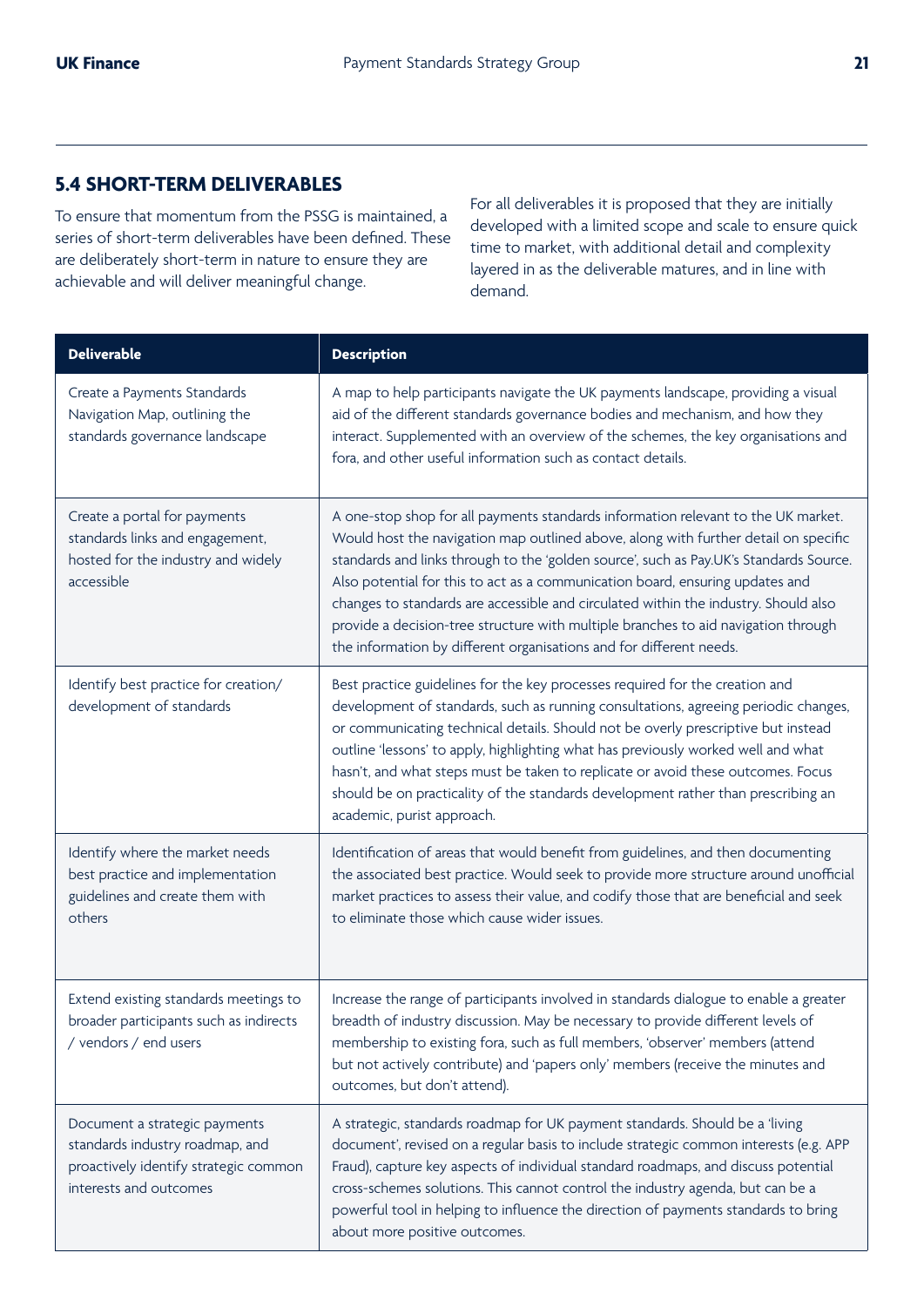The PSSG has defined further deliverables (documented in Section 8.5 Backlog) to be considered and pursued in future, if appropriate.

### **5.5 REDUCED EMPHASIS ON GOVERNANCE**

While increased governance around payments standards was initially discussed, there was a clear steer from the PSSG that the effort required to establish a new body with a mandate to 'govern' payments standards outweighed the potential benefit, at least in the short term. For example, taking on governance responsibilities would potentially need lengthy discussions with existing governance bodies to transfer those responsibilities, and the business case for such a change was not established. It was felt there was more value and likelihood of achieving and delivering tangible, short-term gains by channelling effort into delivering the collaboration-focussed initiatives. A number of governance-related deliverables remain in the backlog for future consideration and adoption, should the rationale and priority emerge.

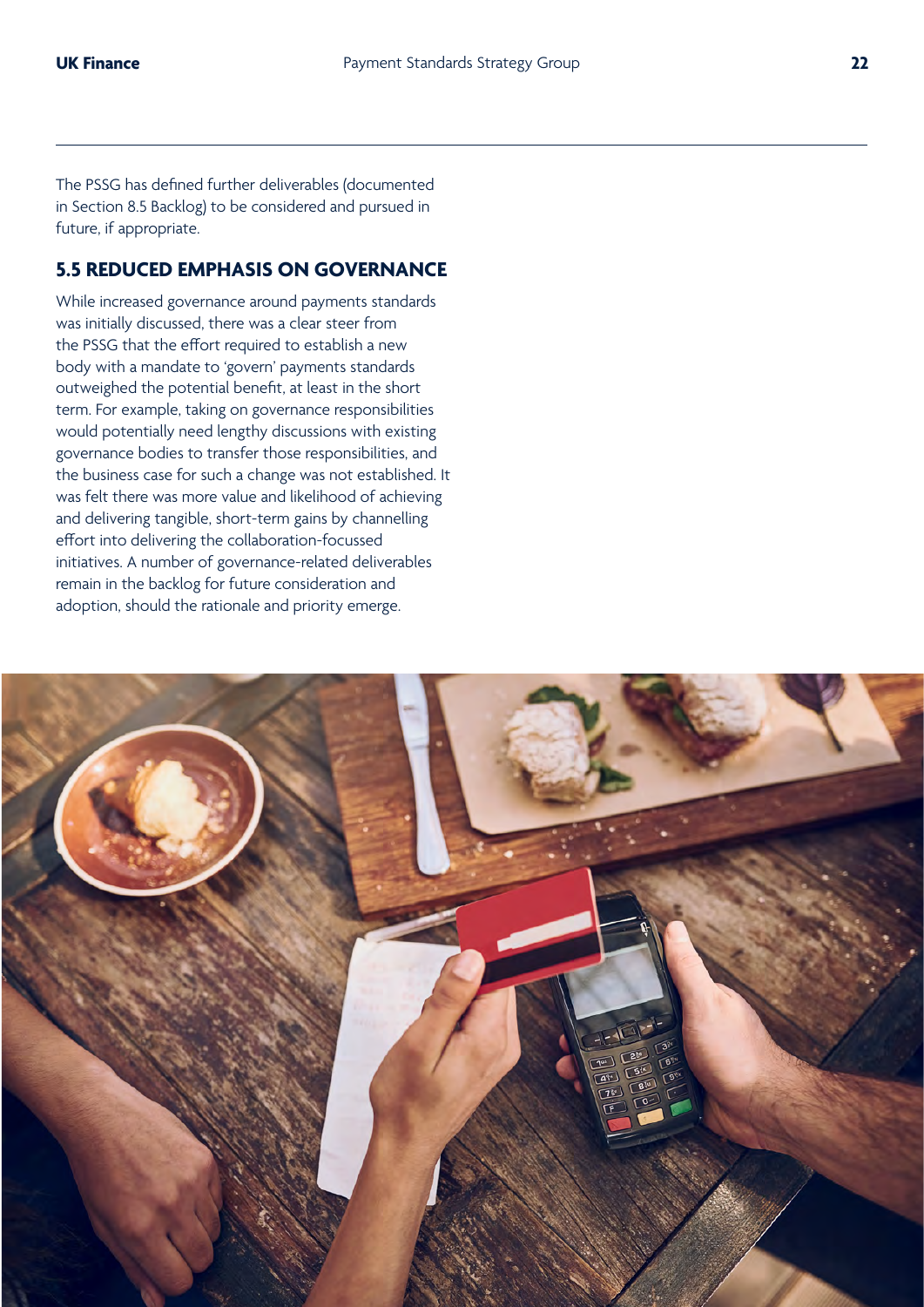## **6.0 APPLYING THE DELIVERABLES TO IMMINENT USE CASES**

To demonstrate their immediate benefits, the deliverables have been considered against some imminent use cases in the payment standards environment to showcase their value in practice.

| <b>Deliverable</b>                                                                                                | <b>Application to use cases</b>                                                                                                                                                                                                                                                                                                                                                                  |  |  |  |
|-------------------------------------------------------------------------------------------------------------------|--------------------------------------------------------------------------------------------------------------------------------------------------------------------------------------------------------------------------------------------------------------------------------------------------------------------------------------------------------------------------------------------------|--|--|--|
| G1: Create a Payments Standards<br>Navigation Map                                                                 | Supports general standards coordination and engagement<br>Lowers barriers to entry in payment standards<br>No direct benefit to specific use cases                                                                                                                                                                                                                                               |  |  |  |
| C3: Create a portal for payments<br>standards links and engagement                                                | A 'one stop shop' for the PSEF members to find relevant information<br>for standards and standards bodies<br>Accelerates existing engagement on APP fraud, digital ID and<br>potentially aligning OBIE and payment standards discussions<br>Communication and engagement tool to seek input and drive<br>consultations across the industry for working groups                                    |  |  |  |
| C15: Identify best practice for creation/<br>development of standards                                             | Identify and make best practice easily accessible to all, to ensure<br>standards development follows best in class models (greater<br>efficiency, greater adoption)<br>Apply to new standards development                                                                                                                                                                                        |  |  |  |
| C7: Document a strategic payments<br>standards industry roadmap                                                   | Prioritises payment standards focus and efforts on key collective<br>needs e.g. APP fraud prevention<br>Focuses conversation on developing meaningful and practical use-<br>case outputs                                                                                                                                                                                                         |  |  |  |
| C14: Extend existing standards meetings<br>to broader participants such as indirects<br>/ vendors / end users     | Open banking decision making extends beyond CMA banks and<br>considers payment standards bodies<br>APP Fraud discussions take place cross-domain including<br>representation from fraud, payments, financial crime, vulnerable<br>customers, user groups etc.<br>A wider range of views and ideas included in discussions and<br>incorporated into any solutions, improving benefit and adoption |  |  |  |
| G3: Identify where the market needs<br>best practice and implementation<br>guidelines and create them with others | ISO 20022 guidelines for specific use cases such as housing<br>payments, corporate payments etc.<br>Specific optional elements treated as mandatory to improve<br>efficiency and harmonise practices<br>Wholesale and consistent adoption                                                                                                                                                        |  |  |  |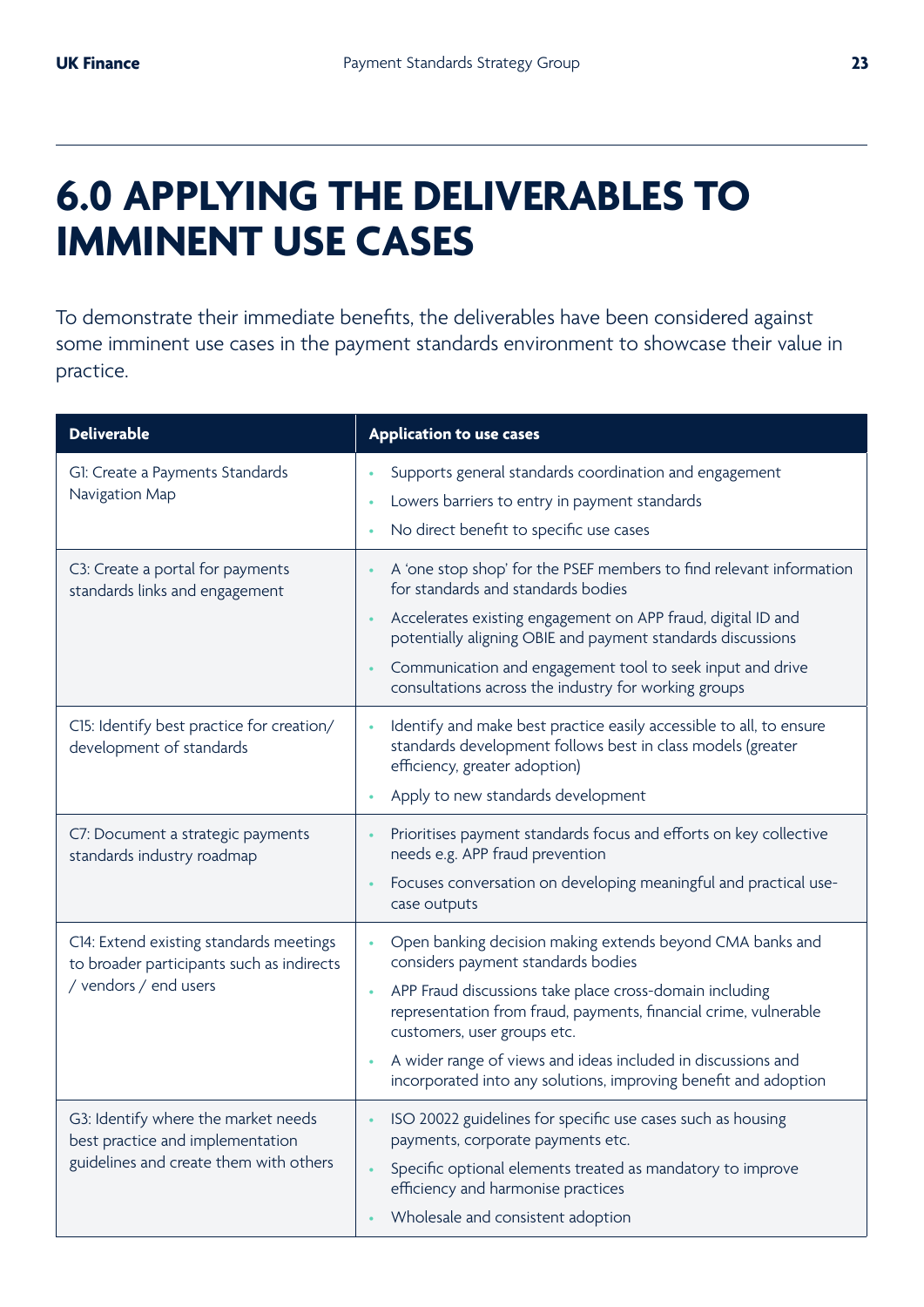## **7.0 INDICATIVE ROADMAP AND NEXT STEPS ZA INDI**

## **7.1 INDICATIVE ROADMAP FOR THE PAYMENT STANDARDS ENGAGEMENT FORUM**



### **7.2 NEXT STEPS**

for the UK payments market. There are other stakeholders assist the industry in driving forward the standards agenda This report articulates the views of the PSSG on how to in this environment who will need to be engaged on the proposals made and the PSSG believes it will be necessary to ensure that these parties are made fully aware of the proposals and any implications that they may have.

It will also be necessary to arrange for an appropriate industry body to take forward the deliverables recommended by this report. Based on the conclusions of this report, it is in the best interests of the industry to be able to coordinate on standards matters in the future and we hope, in the next six months, to be able to arrange with the industry an appropriate home for the PSEF. This will need ratification with the leadership of any existing

entity and for the appropriate governance and funding mechanisms to be arranged. In order to truly reap the benefit of the work conducted over the last six months and the opportunity presented to the industry at this time, it will be imperative to swiftly establish the PSEF and enable the industry to begin working against the early deliverables proposed within this report. In summary, next steps are:

- broader socialisation of this report outside of the PSSG audience and stakeholders
- run a selection or validation process for one or multiple organisations to establish and run the PSEF
- gain confirmation through senior management of the organisation selected to establish the PSEF
- implement the proposals including establishing the PSEF and early proposed deliverables.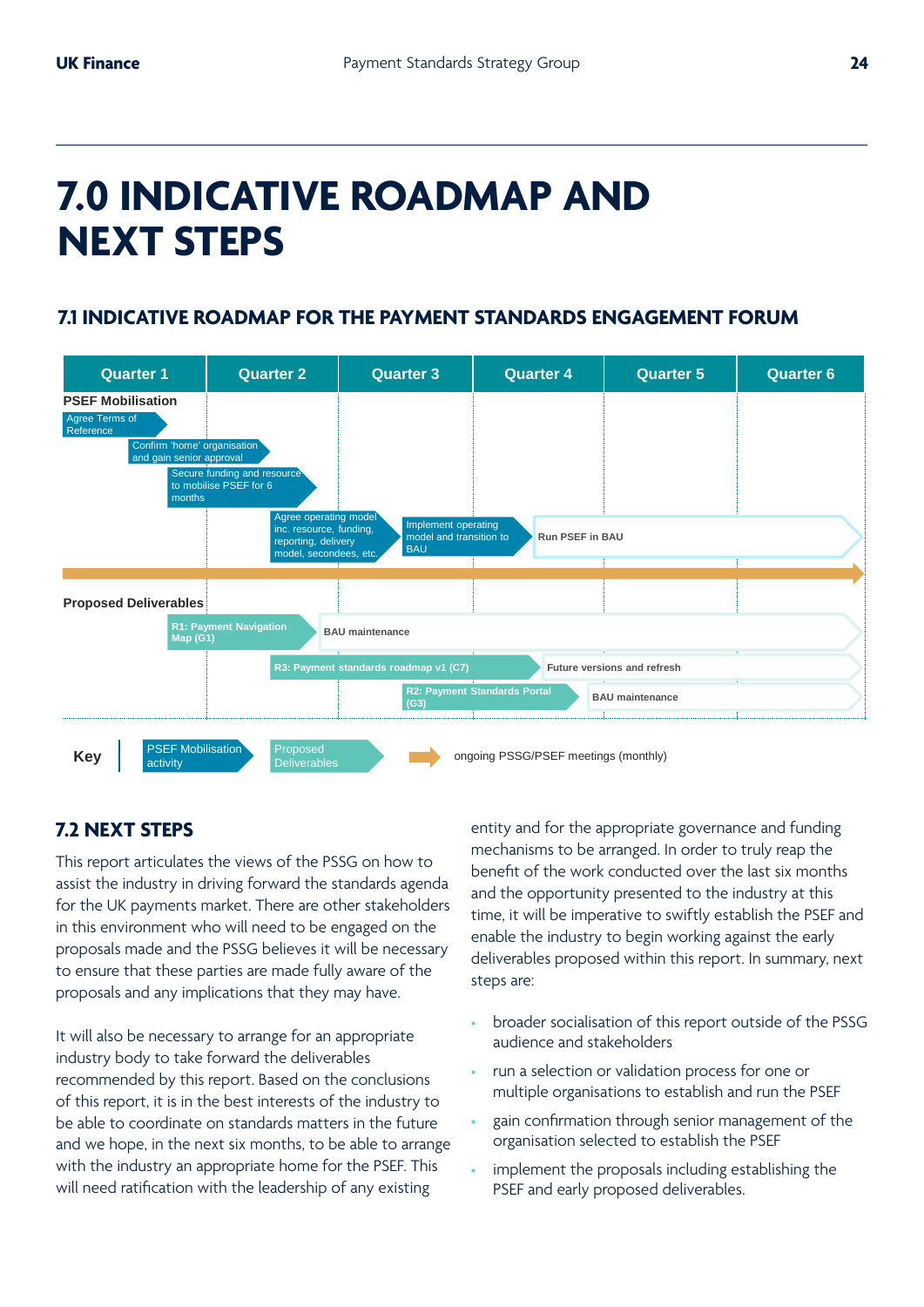## **8.0 APPENDICES**

### **8.1 PAYMENTS STANDARDS STRATEGY GROUP (PSSG) CONTEXT**

Standards have long been used to enable collective solutions to address a variety of industry, regulatory and supervisory objectives and have become an important enabler for innovation and competition within financial services. Within the UK, several entities have the responsibility for developing and maintaining standards across card payments (e.g. Standards 70), interbank payments (e.g. ISO 20022), APIs (e.g. Open Banking) and other standards (e.g. security standards). UK Finance (a trade association for the UK banking and financial services sector) convened relevant industry participants to form the Payment Standards Strategy Group (PSSG). The PSSG considered what changes may be made to the UK's approach to payment standards to achieve an industrywide improvement to the approach, adoption, operation, and governance of payment standards, with benefits realised across the payment chain.

#### **8.2 PSSG PURPOSE AND OBJECTIVES**

Payment standards have demonstrated a positive, transformative impact on the UK payments industry for many years. While standards are already central to payment services, the Payments Standards Strategy Group (PSSG) believes they hold significant untapped potential to bring greater benefit to all industry stakeholders, from end users to direct and indirect market participants. The PSSG will explore whether wider collaboration, commitment and/or governance models could enhance opportunities for UK payment standards. This will be agnostic of payment type and include a wide range of stakeholders to enrich and broaden the coordination of strategic payment standards opportunities. It is believed that an approach for the realisation of those opportunities could emerge as an output from this work.

### **8.3 USE CASE DETAIL**

#### **Open Banking payment standards**

Since the introduction of payments made via the Open Banking ecosystem, this market segment has shown great growth and potential to provide customers with innovative and competitive products and services. With the requirements of PSD2 delivered, there is a growing recognition that more needs to be done to develop

these propositions and ensure that they can meet the demands of the industry and customers. The UK has a world-leading open banking infrastructure to meet this demand; developed by industry and the Open Banking Implementation Entity (OBIE). As the CMA Order implementation requirements are now largely delivered, UK Finance has undertaken to arrange a number of workshops to consider what obstacles to open banking payments may need to be removed by industry, and to establish the ambition, strategy and next steps to develop open banking payments.

The strategy will assess a number of potential barriers to adoption, including standards, customer protection mechanisms and how structures like payment arrangements may be able to facilitate greater uptake of this payment mechanism. It is anticipated that the workshops will be able to make recommendations to the future governance of the OBIE to take forward some of the recommendations, particularly around standards, within a proposed participant group.

Throughout this work, it has become clear that there is a need to ensure alignment between the continued development of Open Banking payment standards and the underlying payment standards provided by Pay.UK in its role as operator of the BACS and Faster Payments infrastructure, as well as supporting services such as Confirmation of Payee, the exchange of additional data to support APP fraud prevention measures and the development of NPA messaging standards. These are ongoing standardisation efforts being led variously by UK Finance and Pay.UK.

Ensuring that there is an industry function that facilitates continued coordination between these parties on the formulation of these standards, roadmaps for further change and, fundamentally, the implementation of these standards by their constituent stakeholders will help the industry to:

allow the OBIE, Pay.UK and UK Finance to continue to demonstrate excellent best practice in the development and co-ordination of overlapping standardisation initiatives and ensure that their mutual stakeholders understand the full impact of standards changes and how best their businesses can structure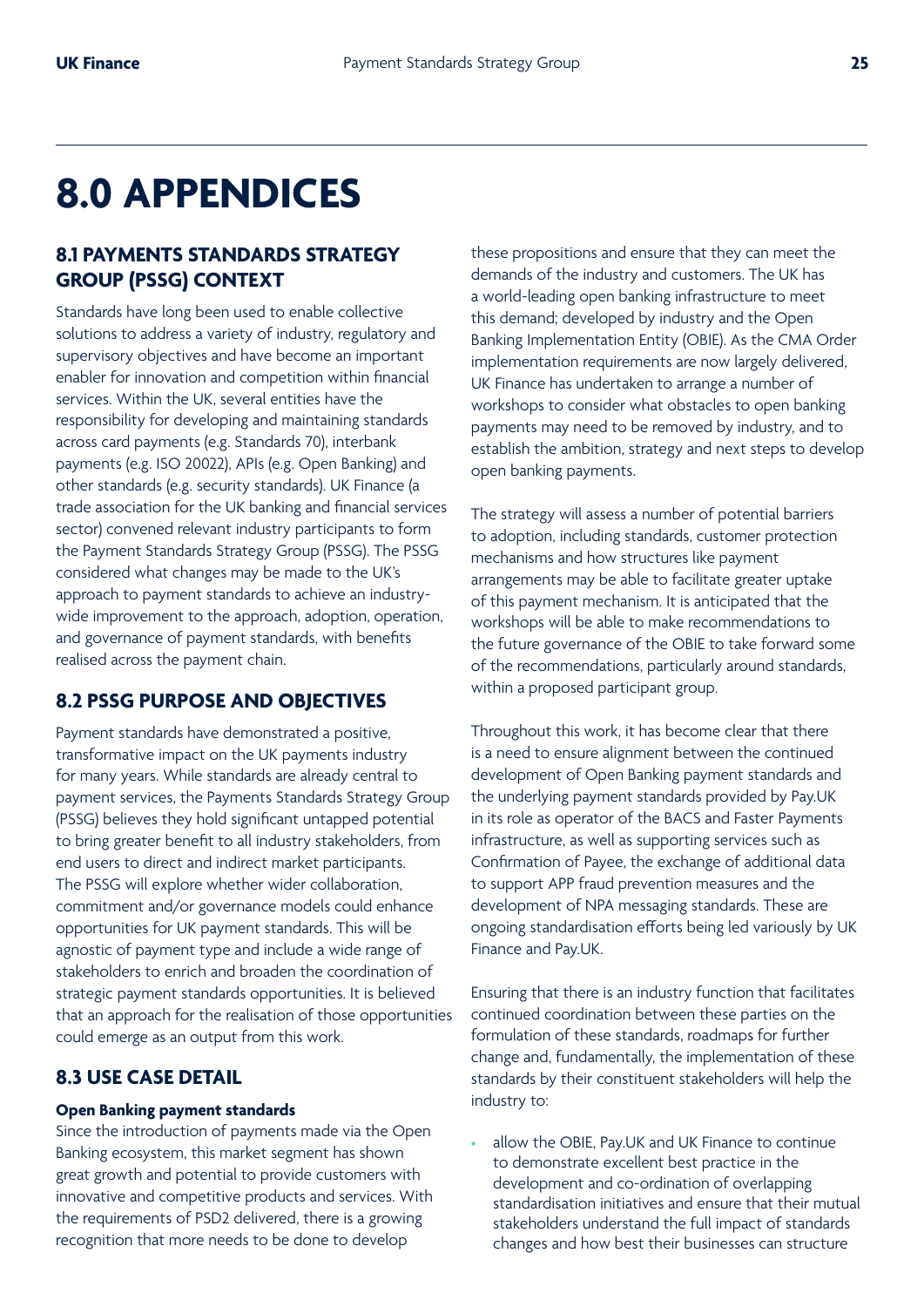their own change programmes to support coherent service implementation (maps to Opportunity statement OS2)

- ensure that Third Party Providers (TPPs) are able to benefit from new payment messaging standards, regardless of their mode of access, will facilitate innovation and competition and ensure that the network benefits of new standards are fully realised (OS3)
- enable the OBIE, Pay.UK and UK Finance to coordinate on their market engagement, enabling a more coherent voice to the industry on proposed changes and to better identify instances where changes to standards may result in unintended consequences for different communities involved in payments (OS4).

#### **DigID standard**

In support of the government's work on digital identities, and particularly the Department for Digital, Culture, Media and Sport's (DCMS) ongoing engagement with the industry on this topic, UK Finance is currently working with industry to understand the use cases and benefits to the financial industry of this innovation. There is a recognition that this could provide significant benefits to payments as well as to industry efforts to prevent economic crime and other fraud risks.

There are a number of potential models for the implementation of such an identity scheme, all of which have benefits and risks for the financial industry, and other industries who would benefit from this innovation. In order to drive forward coherent implementations across such a wide number of stakeholders and potential vendors of services, it is likely that common standards will be required to deliver the full benefit of this innovation. At this point in time, it is unclear how these standards will be developed, and UK Finance is already working with the industry to ascertain how the financial services industry can speak with a coherent voice into these developments.

Already, financial services firms are working on potential solutions to the issues around digital identity, and there will no doubt be other technology firms outside of the financial services domain who can provide solutions across a wide market base, including the financial services industry. This is also an area of opportunity for many organisations already providing standards to the market.

However, without clear leadership and the ability for firms to coordinate on technical solutions, while also engaging with the policy objectives of government, it is unlikely that the true benefit of a digital identity solution can be delivered to the industry. There isn't a clear 'home' or 'owner' for this work within UK payments. There is an opportunity for the financial industry to coordinate internally and with other industries in order to ensure that open and accessible standards are used to support a model that enables an open and competitive market that delivers services that meet industry expectations. This ties to the opportunity statements as follows:

a coherent engagement model for the industry across all stakeholders within and without the financial services industry is required in order to deliver the full benefit of a digital identity ecosystem and ensure that the financial industry's voice is clearly presented to government and other industries (OS1).

#### **APP fraud standard**

Authorised Push Payment (APP) fraud continues to result in negative outcomes for both UK consumers and financial services firms. In 2020 a total of £479 million was lost to APP fraud – up five per cent compared to 2019. The industry has been focusing heavily on reimbursement of these funds, with £206.9 million returned to consumers in 2020, a 78 per cent increase on 2019. These figures highlight the clear opportunity for the financial industry to increase its ability to prevent these scams from impacting UK consumers and from allowing criminals to continue to collect and launder monies through money mule accounts.

UK Finance has been collaborating with representatives from both its Economic Crime and Payments membership to identify if the two-way sharing of specific elements of data, at strategic points within the payment journey, would enable firms to make informed decisions about the risks associated with specific payments. The objective is to identify APP frauds and the associated mule account prior to the payment being completed. The sharing of this data should be conducted in real time and enhancing existing functionality within the payment infrastructure is being considered as a potential mechanism for delivery; such as enhancements to Confirmation of Payee (COP), or the use of the existing reason code within the FPS message. It is also necessary to consider how this sharing of data may be accomplished across the industry and include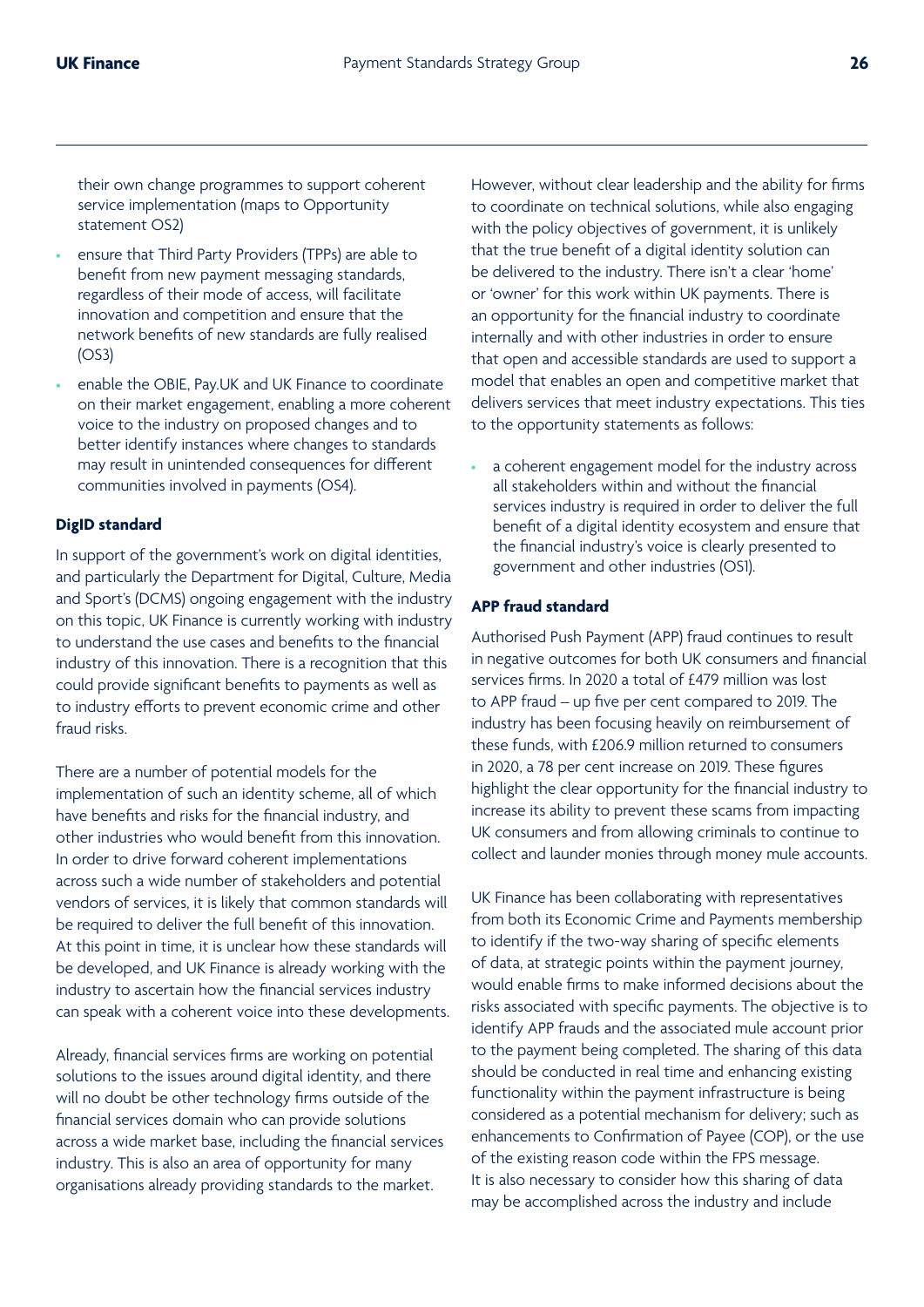firms involved in the Open Banking ecosystem. As the industry continues to pursue a layered approach to the provision of payments and other related services to consumers, there is an increased need for the OBIE standards to coordinate and align with the technical development undertaken by Pay.UK and wider industry on this issue. Beyond this, how these data standards may be incorporated by the industry in support of CHAPS payments or other international standards is an issue that will need to be considered throughout the development of potential solutions.

Taking the work forward will require the identification of appropriate data points that will assist financial institutions in their fraud identification endeavours. It also requires the development of standards that will enable these data points to be included at suitable junctures within the payment journey, to enable all firms involved to make appropriate decisions regarding the activities of their customers, and in order to ensure their financial lives are appropriately protected. Coordination across the industry will be required to ensure that all appropriate stakeholders are able to benefit from this research and are able to develop solutions that take advantage of the standards. This aligns to the opportunity statements as follows:

- Coordination across Pay.UK, the OBIE and the Bank of England, along with other market participants, will be necessary to fully realise the benefit of sharing fraudrelated data through payment journeys (OS1)
- In order to respond appropriately to new fraud vectors, it may become necessary to re-assess the data shared between participants and allow the industry to flexibly adjust to industry demand; if there is not coordination between Pay.UK, the OBIE, the Bank of England and other stakeholders, there is a risk that implementation of future standards will be mis-aligned (OS6).

#### **Standards Advisory Panel**

Since the establishment of the Standards Advisory Panel (SAP), Pay.UK and the Bank of England have worked closely to ensure that their standards are aligned and remain interoperable.

Benefits:

- Ability to engage relevant stakeholders and drive forward standardisation opportunities to beneficial industry outcomes (OS2, OS3)
- Ability to engage with stakeholders to take forward standards development work (OS2, OS3)

Risks and opportunities:

- While the SAP has actively engaged the interbank payment community, there are potential knock on impacts for the cards industry and the Open Banking ecosystem; it is not clear how these will be taken forward (OS4)
- SAP's remit is currently focused on the Bank of England and Pay.UK's collaboration on ISO 20022 common credit messages. The Terms of Reference of the SAP note an ambition to advise on other new payments standards, such as APIs. However the function of this group to support collaboration or exploration of opportunities across a wider range of payment systems has not publicly been made explicit
- As Pay.UK and the Bank of England complete their implementation programmes it is unclear at this time what the role of the SAP will evolve into. Nonetheless, there likely remains an ongoing need for the industry continue to drive standardisation and harmonisation between these market infrastructures into the future (OS2, OS3).

#### **Confirmation of Payee**

The industry's implementation of Confirmation of Payee has demonstrated both the benefit of standards development as well as several potential opportunities for a revised model:

Benefits:

- Identification of an opportunity for strategic standardisation opportunity collectively by the PSR, Pay.UK and industry (OS2)
- An effective mechanism for the funding and development of common standards (OS3)
- A clear mechanism for the coordination of implementation (OS1)

#### Risks and opportunities:

- Ongoing standardisation dialogue does not involve all potential users of the standard (OS1)
- Ongoing development of the Confirmation of Payee standard remained locked into a limited number of stakeholders (primarily the COP 6) due to the initial approach taken for the implementation and funding of development
- Wider engagement with stakeholders was inhibited due to the limited accessibility of the Confirmation of Payee standards; firms were required to sign an NDA prior to access to the standards and rulebook (OS4)
- Lack of open standards development threatens the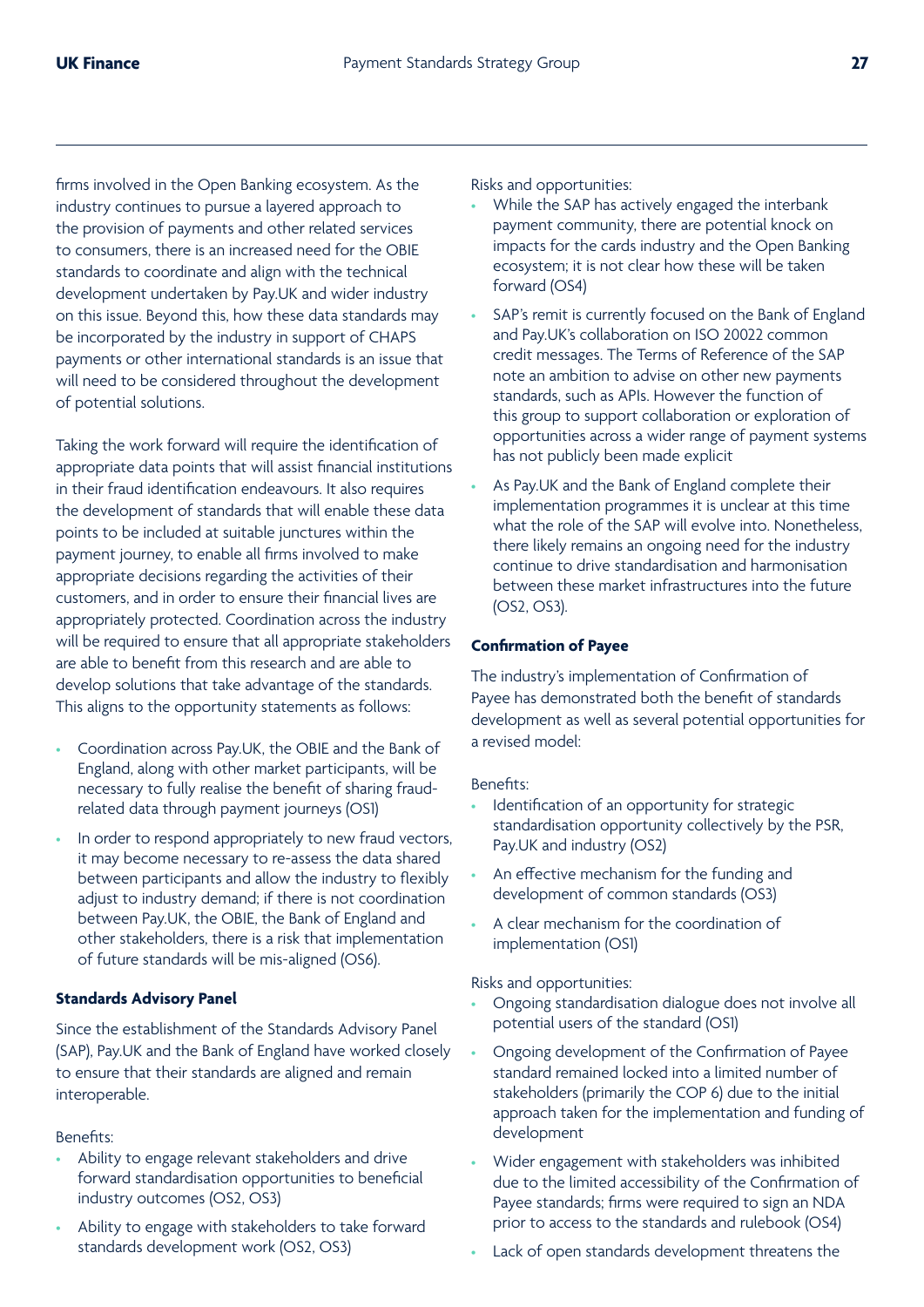non-competitive nature of standards, meaning that some firms may perceive CoP functionality to deliver a competitive function (OS3) and reduce collaboration for future development.

The wider benefits of CoP standards to other areas of payment innovation are constrained as a limited number of stakeholders are actively engaged in the implementation and standardisation processes, other industry stakeholder groups remain concerned about how to implement Confirmation of Payee for their user groups, particularly the work of the OBIE in this regard (OS3).

In summary, these use cases provide clear examples in recent past and in the near future where effective standards coordination will be critical to success and help achieve better outcomes more efficiently.

### **8.4 PSSG DELIVERABLES BACKLOG**

Other recommended deliverables were considered and discussed by the Group and during the evaluation process. Whilst these do not feature as deliverables for the early stages of the engagement forum, they remain relevant and should be considered moving forward as challenges and requirements within the payment ecosystem continue to evolve. The backlog deliverables may not have been selected at this time due to unfavourable cost and implementation requirements; however, as momentum grows and value is proven, costs or implementation effort may become palatable. Below are the deliverables currently on the backlog.

#### Backlog items

**1. Identify divergences and encourage harmonisation:** Any new model could ensure mechanisms are in place to identify standards divergences, either within, or across schemes and where necessary proactively push for harmonisation, engaging payment system operators to enact standards changes, adoption, or retiring standards. Although the overall scoring did not favour this requirement, only two other components scored higher on industry benefit. This alludes to cost and ease of implementation being the restricting factors influencing this deliverable falling short of the initial proposal. Key comments from PSSG members talk to the very high benefit that could be achieved, but that challenge exists around cross-scheme buy in and traction to

implement, as well as questioning what authority would mandate and monitor implementation.

- **2. Galvanise unity to reduce gaps and divergences:**  A deliverable that proposes an ongoing ability to generate unity around standards elements that should be mandatory to address a gap or divergent outcome. This deliverable was another that scored highly in terms of industry benefit with comments highlighting use cases such as Confirmation of Payee which could have avoided rework. However, there was uncertainty, and so a low scoring, surrounding the ease of implementation and its reliance on effective governance.
- **3. Internally facing sub-groups to identify industry lessons and for artefact production, in an effort to avoid negative or inconsistent outcomes:**  Depending on the scope, several sub-groups were recommended to aid in the new capability's ability to ensure both effective and consistent implementation, and for the definition and production of payment standards artefacts. These groups included:
	- An implementation sub-group: consisting of parties such as corporates, retail end users and vendors to name a few. The purpose of this would be to identify issues and lessons for industry or payment system operators to address in an effort to avoid similar issues further down the payment chain. This deliverable scored moderately across all three criteria. Ease of implementation was a concern given the breadth and volume of stakeholders implied.
	- A developer sub-group: for the definition and production of payment standard artefacts including but not limit to sandpits, software development kits (SDK), technical diagrams and data schemas. Whilst benefit was seen, some of the components of this deliverable presented cost and implementation challenges for example the maintenance of a sandbox which has been proven difficult on a local level and so on an industry wide level is likely to follow suit. The resourcing anticipated to deliver this deliverable is considerable especially considering the technical system-based constraints. However, if a version of this deliverable was to exist, with any variance of the suggested artefacts, there are further considerations to explore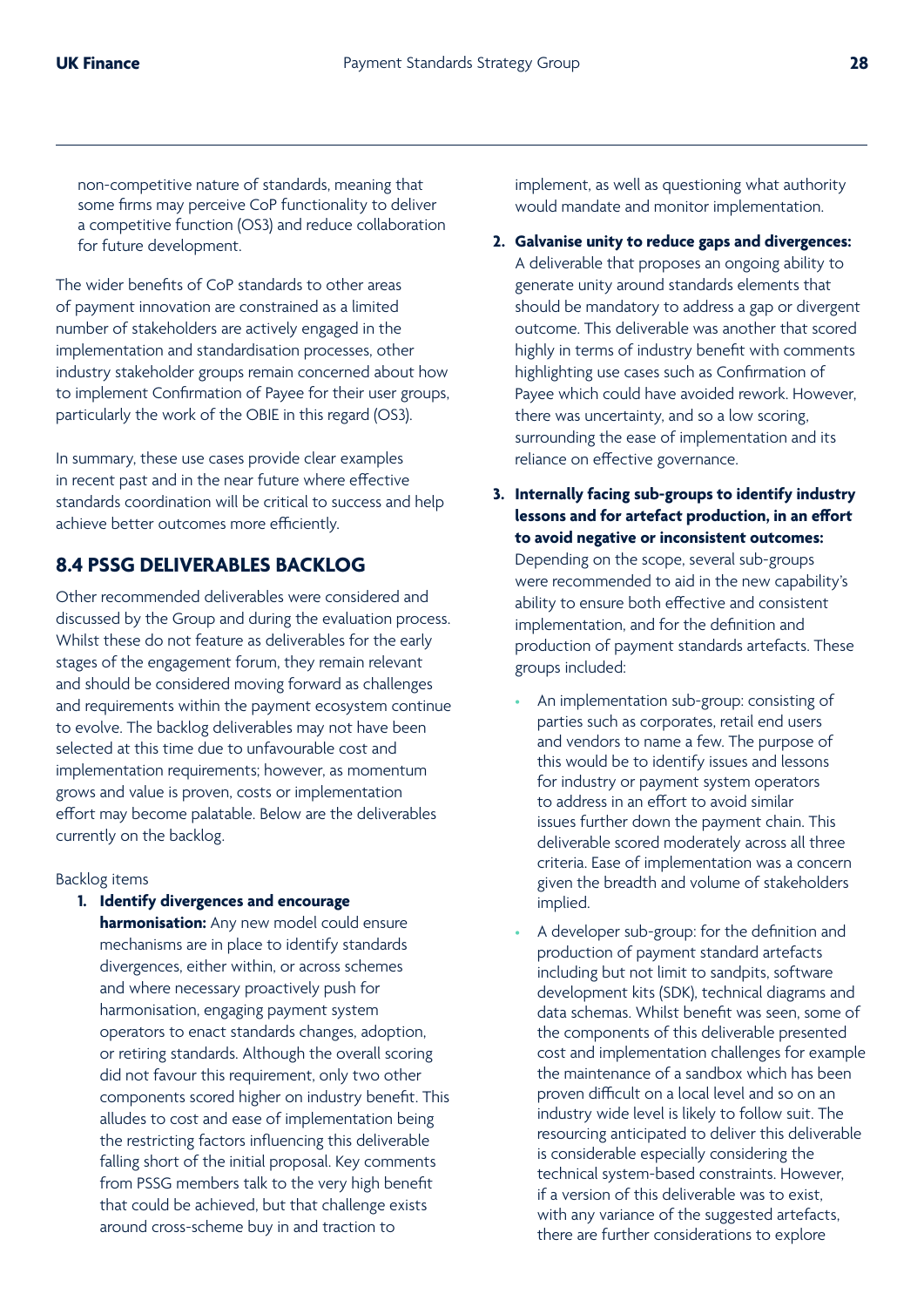surrounding the choice or freedom of artefacts and whether existing communities can be harnessed, for example, organisations such as Pay.UK that already accommodate an active community of developers and various sandbox environments.

- **4. Externally facing sub-groups/liaison groups to identify, align and engage with existing and future standards and use cases:** The PSSG saw value in a number of sub-groups/liaison groups externally facing in order to identify future use cases and to engage with standards both more widely within the UK and at an international level. These recommended groups scored moderately across all three criteria with comments suggesting this was due to uncertainty of benefit in practice. These groups include:
	- A horizon scanning sub-group: a tool to identify future standards use cases for the proposed capability to engage with. This deliverable poses some short-term benefits in theory, with existing horizon scanning resources across standards bodies and UK Finance being leveraged with enhanced levels of coordination. However, in practice the degree of benefit is uncertain, with a risk of this horizon scanning sub-group becoming a discussion forum as opposed to a body with affirmative and positive engagement with use cases to produce positive tangible outcomes.
	- A wider engagement sub-group: could be utilised to align with initiatives for example digital identity, financial crime (inbound expertise and outbound advocacy) to name a few. This deliverable saw theoretical benefit to the industry, ideally holding a remit to actively contribute to discussions surrounding initiatives and advise on how standards might benefit from them. This deliverable was again met with the practical concern of becoming yet another discussion forum.
	- International engagement sub-group: to maintain visibility and to engage on payment standards globally, including inbound expertise and outbound advocacy. The PSSG saw this sub-group as a valuable tool for enhancing interoperability and stimulating global competition, and giving the UK a clear voice and influence on a global stage.

### **5. Enhanced and extended industry engagement and awareness with standards governance:** A suggestion that sees all industry participants, including vendors, indirect participants, and enduser groups, participate in standards governance. Whilst benefit was seen in wider participation with

governance, the implementation ease and ensuring maximum benefit received comments of caution. The PSSG recognises that too many participants can cause significant logistical issues and could render governance unmanageable.

**6. Greater harmonisation and consistency through extended standards body scope:** By extending the standards body scope to include access to schemes and implementation of standards, benefit will be experienced through greater harmonisation and consistency through this enhancement of access and awareness. Potential benefit was identified in extending the remit of standards bodies, but the ease of implementing such a deliverable was met with some concerns. One cause of this is the potential for this to impair the ability of the PSO to meet systemic risk management duties causing a need for the new body to coordinate or agree an MoU with FMID/PSR. There is the additional barrier of CPMI's PFMI principles requiring PSOs to set standards as part of their system risk management role, so outsourcing this to a third-party body is an unlikely outcome.

#### **7. Mandating to improve consistency and**

**compliance:** A standards body could encourage greater harmonisation and consistency regarding standard changes through greater involvement and engagement with their development and BAU use through mandates such as a "mandate to consult". This body would hold a mandate to be consulted on standards developed and standards changes, although this should not allow the standards body to force action upon PSOs. This component was scored to show some benefit and little significant amount of expected cost or implementation difficulty however there were still some concerns. The practicalities of this deliverable were of particular concern and whether there is danger of impeding innovation and responsiveness if the "time to market" for standards changes is increased. The final consideration is whether this is being done enough in existing bodies to date.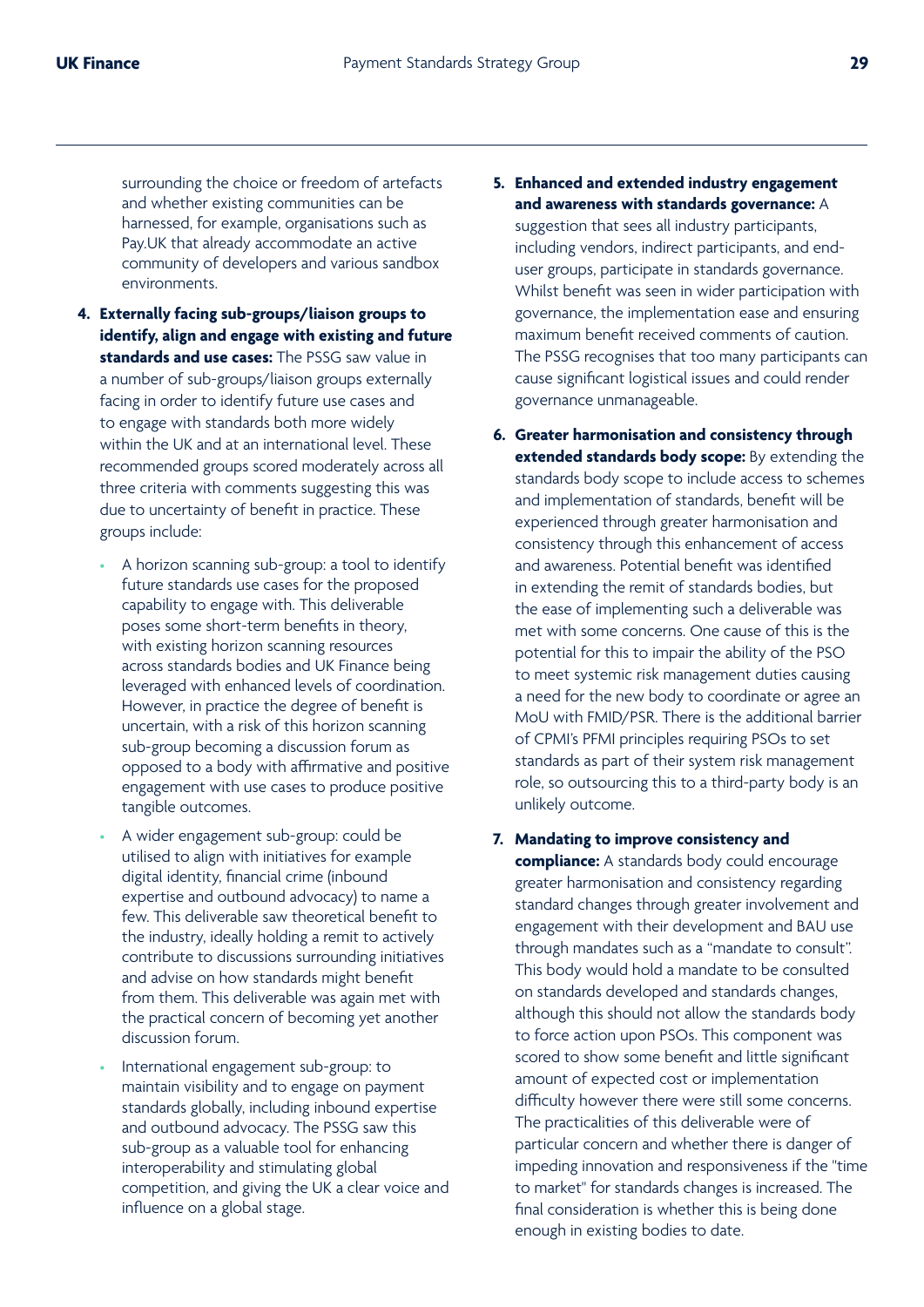- **8. Ensure entry process for new participants is understood and support provided:** Much like the Shepherd Scheme existing within the CHAPS onboarding process, the PSSG perceives worth in an industry standard buddying scheme for key standards scenarios – for example for new indirect members. Although not making the top recommended deliverable, there was no detrimental scoring for this buddying scheme with relatively high scoring benefit, affordability, and ease of implementation. It was well recognised that a buddy scheme could have a positive effect on competition, accessibility of standards, lowering of barriers to enter the industry and increased innovation, however consideration would be needed as to where this sits in relation to and how it interacts with any wider scheme-specific onboarding buddying scheme.
- **9. Greater transparency for standards accessibility:**

It should be clearly determined and articulated which standards are open or restricted and there should also be a common, predictable, objective means of access/deciding access to standards in order to ensure a lowered barrier to entry and to ensure standards are accessible in a way that promotes consistency. PSSG members saw a transparency charter as a tool to determine such features. This was scored to reflect a high level of benefit amongst the PSSG, however it scored lower for ease of implementation. Member discussion shows that this is due to the requirement for schemes to agree and comply with this charter in order to achieve enhanced transparency and that risk-based decisioning may vary per body and per standard. This deliverable was still viewed as a quick win and a tool to be used dynamically in progressively opening standards such as Confirmation of Payee 2.

### **8.5 GLOSSARY**

- PSP Payment service providers organisations that provide payment services and are regulated to do so either as Authorised Payment Institutions (API) including electronic money issuers (EMI), small EMI, PSPs, or Payment initiation service providers (PISP)
- API application programming interface
- FPS UK Faster Payments scheme
- BACS UK Sterling domestic batch payment scheme including direct debits, direct credits and standing orders

Further detail on the current state of payment standards and standards bodies is outlined in the table below.

| <b>Standard</b>                                                                     | <b>Current Governance Model</b>                                                                                                | <b>Standards</b>                                         | <b>Domain</b>             | <b>Region</b> |
|-------------------------------------------------------------------------------------|--------------------------------------------------------------------------------------------------------------------------------|----------------------------------------------------------|---------------------------|---------------|
| ISO 7812 and ISO<br>7816                                                            | Issuance activities by Pay.<br>UK (under contract with BSI,<br>ABA (ISO 7812) and Danish<br>Standards (ISO 7816)               | ISO 7812, ISO 7816                                       | Cards<br><b>Standards</b> | International |
| Card network<br>standards                                                           | Managed separately by<br>international card schemes<br>and through various<br>international fora, such as<br>EMVCo, PCI & ISO. | ISO 8583, various<br>administered by<br>EMVCo, PCI & ISO | Cards<br><b>Standards</b> | International |
| Standard 70 -<br>acquirer standards                                                 | UK Finance, outsourced<br>activities to Pay.UK                                                                                 | <b>ISO 8583</b>                                          | Cards<br><b>Standards</b> | <b>UK</b>     |
| <b>UK Terminal</b><br>Approval Process<br>and Pin Mailer<br><b>Security Process</b> | <b>UK Finance</b>                                                                                                              | Associated EU/<br>International<br>standards             | Cards<br><b>Standards</b> | <b>UK</b>     |

#### **Table 3.0 – Current Payment Standards & Bodies**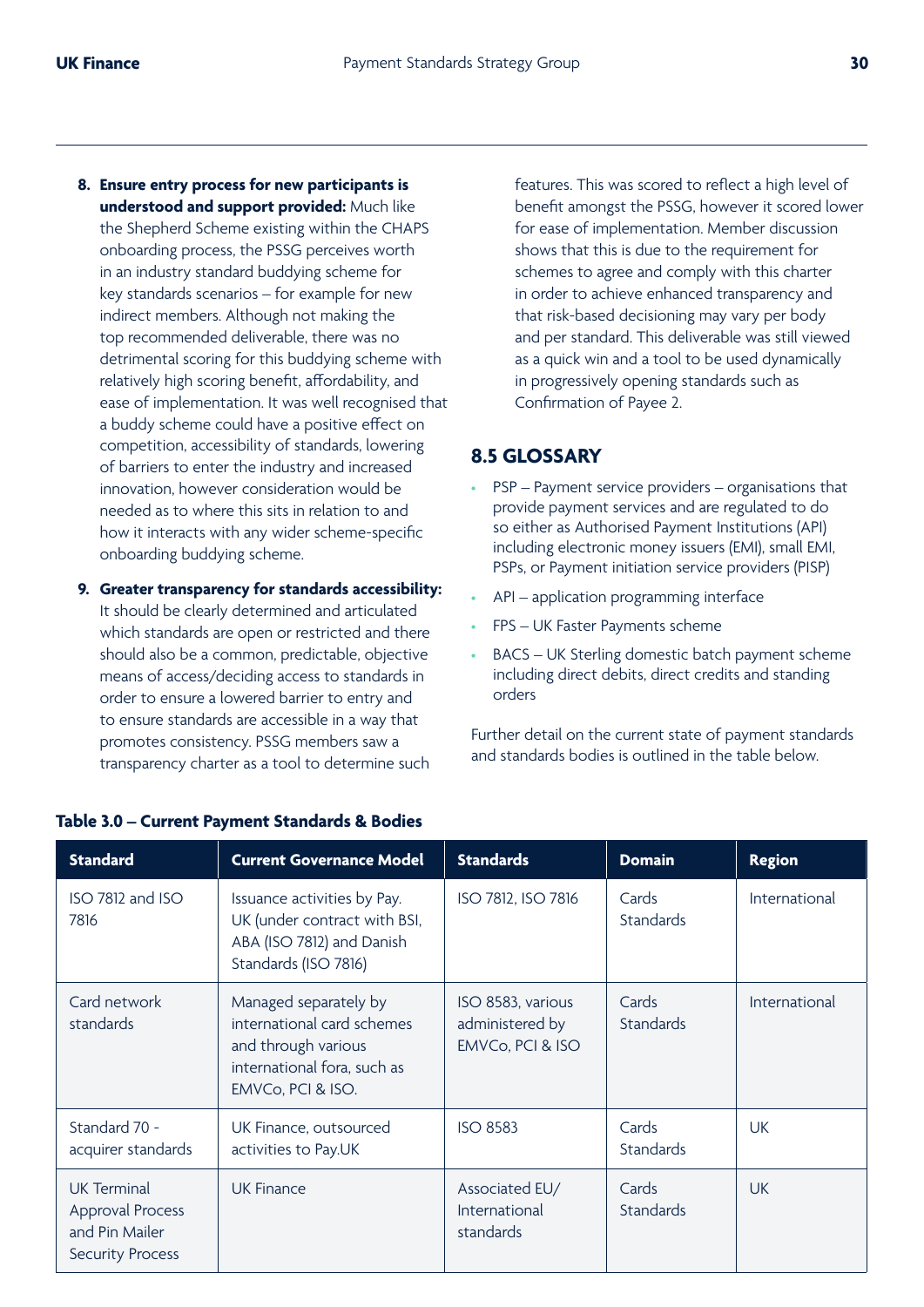| <b>Standard</b>                                                        | <b>Current Governance Model</b>                                                   | <b>Standards</b>                                                                                        | <b>Domain</b>                    | <b>Region</b> |
|------------------------------------------------------------------------|-----------------------------------------------------------------------------------|---------------------------------------------------------------------------------------------------------|----------------------------------|---------------|
| SWIFT Standards                                                        | International Financial<br>Services Co-Operative                                  | ISO 15022, ISO 7774,<br>MT, MX                                                                          | International<br>Payments        | International |
| Open Banking<br>Standards - AISP,<br>PISP, CBPII                       | Open Banking<br>Implementation Entity -<br>funding from CMA9 under<br>CMA mandate | FAPI, OAuth 2.0,<br>various bespoke<br>payloads                                                         | Open Banking                     | <b>UK</b>     |
| SEPA standards                                                         | Managed by EPC, European<br>membership body                                       | <b>ISO 20022</b>                                                                                        | Retail<br>Payments               | <b>EU</b>     |
| <b>Faster Payments</b>                                                 | Pay.UK, independently<br>governed and owned<br>industry body                      | ISO 8583, ISO<br>20022 translation<br>standards                                                         | Retail<br>Payments               | <b>UK</b>     |
| Pay.UK supporting<br>services (Paym,<br>CASS, ISA Transfer<br>$etc.$ ) | Pay.UK, independently<br>governed and owned<br>industry body                      | Various ISO<br>20022 based, API<br>standards and Bacs<br>related standards                              | Retail<br>Payments               | <b>UK</b>     |
| <b>NPA</b>                                                             | Pay.UK, independently<br>governed and owned<br>industry body                      | <b>ISO 20022</b><br>(proposed),<br>Common UK Credit<br>Message (BoE)                                    | Retail<br>Payments               | <b>UK</b>     |
| <b>Bacs</b>                                                            | Pay.UK, independently<br>governed and owned<br>industry body                      | Standard 18, ISO<br>20022 translation<br>standards                                                      | Retail<br>Payments               | <b>UK</b>     |
| <b>ICS</b>                                                             | Pay.UK, independently<br>governed and owned<br>industry body                      | ISO 20022 derived                                                                                       | Retail<br>Payments               | <b>UK</b>     |
| IST/17, IST/12 and<br>ISO engagement                                   | Pay.UK, under contract with<br>the BSI                                            | Govern ISO 20022,<br>ISO 8583 and other<br>related standards                                            | Standards<br>Advocacy            | International |
| CHAPS/RTGS<br>Standards                                                | Managed by Bank of<br>England, collaborating with<br>participants and Pay.UK      | MT messaging<br>(current, ISO<br>15022), ISO 20022<br>(proposed) - incl.<br>Common UK Credit<br>Message | Wholesale<br>Payments            | <b>UK</b>     |
| Common UK Credit<br>Message                                            | Managed by Bank of England<br>and Pay.UK partnership                              | <b>ISO 20022</b>                                                                                        | Wholesale/<br>Retail<br>Payments | <b>UK</b>     |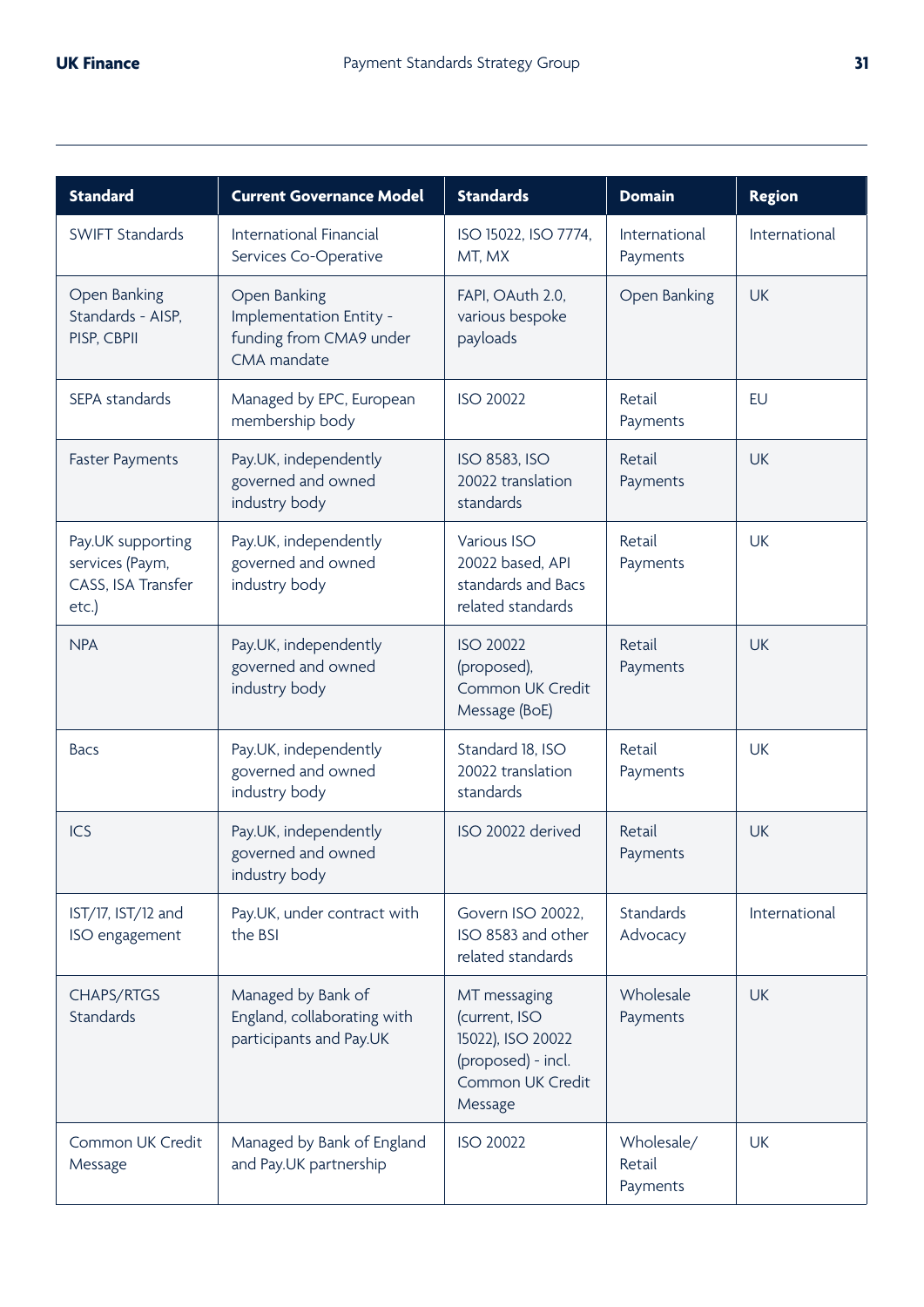## **ABOUT BCS CONSULTING**

BCS Consulting is a leading UK provider of management consultancy to the financial services industry and a 100% employee owned business. Our client portfolio includes a range of multinational and UK banks, asset and wealth managers, insurance firms and payment and card companies. Commitment runs through our collective nature and it means we work harder to achieve success for our clients and ourselves. Sustainability is vitally important to us and it can be measured in the long-term relationships we build with all those connected with our business. Find out more at

#### **www.bcsconsulting.com**



**ABDULLA MASHAAL**  Managing Consultant, Payments



**MATT BRITTON**  Director, Payments



**CALEB NORRIS**  Analyst